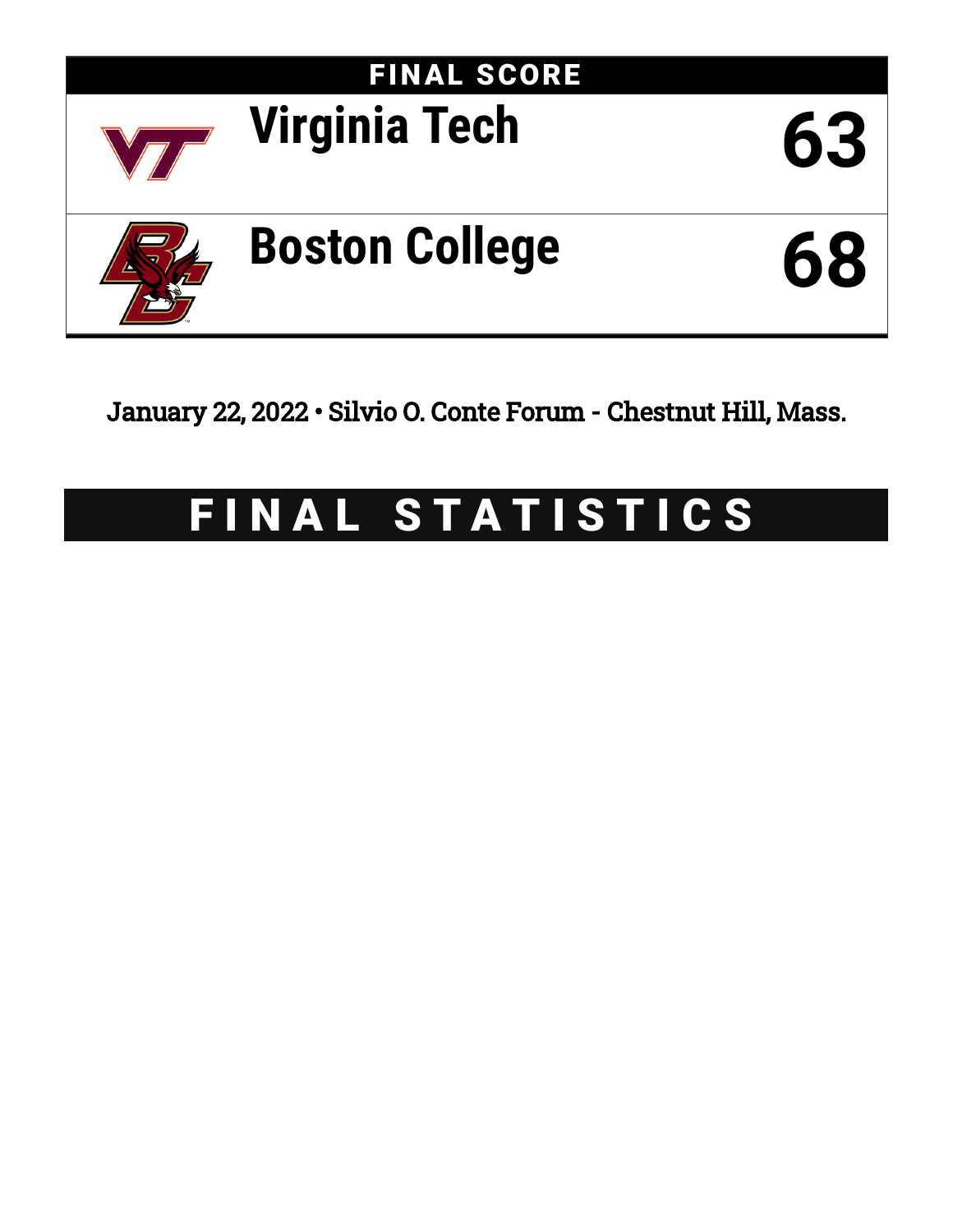# **Official Box Score Virginia Tech vs Boston College Game Totals -- Final Statistics January 22, 2022 at Silvio O. Conte Forum - Chestnut Hill, Mass.**



# **Virginia Tech 63**

| No. | Plaver                | S  | <b>Pts</b>     | FG       | 3FG     | FT.       | ΟR | DR       | TR | PF             | A            | TO | <b>B</b> lk | Stl      | Min | $+/-$        |
|-----|-----------------------|----|----------------|----------|---------|-----------|----|----------|----|----------------|--------------|----|-------------|----------|-----|--------------|
| 00  | CATTOOR, HUNTER       | G  | 14             | $5-8$    | $4 - 5$ | $0-0$     | 0  | 0        | 0  | 3              |              | 2  | 0           | 0        | 37  | -6           |
| 04  | ALLEYNE, NAHIEM       | G  | 10             | $3 - 10$ | $2 - 6$ | $2 - 2$   | 0  | 2        | 2  | $\overline{2}$ |              |    | 0           |          | 29  | $-3$         |
| 05  | <b>MURPHY, STORM</b>  | G  | 6              | $3 - 8$  | $0 - 4$ | $0 - 0$   |    |          | 2  |                |              | 0  | 0           | 2        | 30  | -6           |
| 22  | ALUMA, KEVE           | F. | 21             | $7 - 14$ | $1 - 2$ | $6 - 6$   | 3  | 5        | 8  | 3              | 3            | 1  | $\Omega$    |          | 32  | $\mathbf{1}$ |
| 25  | MUTTS, JUSTYN         | F  | 4              | $2 - 5$  | $0 - 0$ | $0 - 0$   | 1. | 2        | 3  | 4              | 3            | 1  | 2           |          | 26  | $-2$         |
| 01  | N'GUESSAN, DAVID      | F. | 4              | $1 - 3$  | $0 - 0$ | $2 - 3$   | 2  |          | 3  | $\mathcal{P}$  | $\Omega$     | 0  | $\Omega$    |          | 15  | $-3$         |
| 03  | PEDULLA, SEAN         | G  | 2              | $1 - 3$  | $0 - 0$ | $0-0$     | 0  | 2        | 2  |                | 3            | 0  | 0           |          | 18  | $-2$         |
| 13  | <b>MADDOX, DARIUS</b> | G  | $\overline{2}$ | $1 - 1$  | $0 - 0$ | $0 - 0$   |    | $\Omega$ |    | 0              | $\mathbf{0}$ |    | 0           | $\Omega$ | 6   | $\mathbf{1}$ |
| 21  | OJIAKO, JOHN          | C. | 0              | $0 - 1$  | $0-0$   | $0-0$     | 0  |          |    | 2              | 1            | 0  |             | 0        | 6   | -5           |
|     | TEAM                  |    |                |          |         |           | 0  |          |    | 0              |              |    |             |          |     |              |
|     | <b>TOTALS</b>         |    |                | 63 23-53 | 7-17    | $10 - 11$ | 8  | 15       | 23 | 18             | 13           | 7  | 3           |          | 199 |              |

| Game                                | 23-53     | 43.4% | $7 - 17$ | 41.2% | 10-11 | 90.9% |   |
|-------------------------------------|-----------|-------|----------|-------|-------|-------|---|
| 2nd Half                            | $11 - 24$ | 46%   | 3-11     | 27%   | 5-5   | 100%  |   |
| 1st Half                            | $12 - 29$ | 41%   | 4-6      | 67%   | 5-6   | 83%   | B |
| <b>Shooting By Period</b><br>Period | FG        | FG%   | 3FG      | 3FG%  | FT    | FT%   |   |

*Deadball Rebounds:* 1,0 *Last FG:* 2nd-02:15 *Biggest Run:* 5-0 *Largest lead:* By 11 at 1st-08:24 *Technical Fouls:* None.

# **Boston College 68**

| No. | Player                 | S  | Pts | FG        | 3FG      | FT.     | ΟR | DR | TR             | PF       | A  | TO           | <b>B</b> lk | Stl      | Min | $+/-$          |
|-----|------------------------|----|-----|-----------|----------|---------|----|----|----------------|----------|----|--------------|-------------|----------|-----|----------------|
| 01  | BICKERSTAFF, T.J.      | н. |     | $1 - 3$   | $0 - 2$  | $5-8$   | 2  | 8  | 10             | 2        | 4  | 0            | 2           |          | 36  | 4              |
| 03  | ZACKERY, JAEDEN        | G  | 4   | $2 - 5$   | $0 - 1$  | $0 - 1$ | 0  | 2  | $\overline{2}$ | 3        | 2  | 5            | 0           | 0        | 31  | $\overline{7}$ |
| 05  | LANGFORD, DEMARR       | G  | 8   | $4 - 11$  | $0 - 1$  | $0 - 0$ | 2  |    | 3              | 0        | 4  | $\mathbf{0}$ | 2           | $\Omega$ | 36  | $\overline{7}$ |
| 11  | ASHTON-LANGFORD, MAKAI | G  | 18  | 7-17      | $2 - 5$  | $2 - 2$ | 2  | 2  | 4              | 3        | 3  | 2            | 0           | 2        | 38  | 5              |
| 33  | <b>KARNIK, JAMES</b>   |    | 26  | $10 - 12$ | $1 - 1$  | $5-6$   | 4  | 5  | 9              |          | 2  | 2            | 0           | 0        | 30  | 5              |
| 04  | JONES, KANYE           | G  | 3   | $1 - 2$   | $1 - 2$  | $0 - 0$ | 0  | 0  | $\mathbf{0}$   | 3        | 0  | 0            | 0           | 0        | 12  | $-3$           |
| 12  | POST, QUINTEN          | F. | 2   | $0 - 2$   | $0 - 0$  | $2 - 2$ | 3  | 2  | 5              | 2        | 0  |              |             | 0        | 9   | 0              |
| 23  | <b>KENNY, ANDREW</b>   | F. | 0   | $0 - 0$   | $0 - 0$  | $0 - 0$ | 0  |    |                | 0        | 0  | 0            | 0           | $\Omega$ | 6   | 2              |
| 24  | THOMPSON, GIANNI       | F. | 0   | $0 - 0$   | $0 - 0$  | $0 - 0$ | 0  | 0  | $\Omega$       | 0        | 0  | $\Omega$     | 0           | $\Omega$ | 2   | $-2$           |
|     | <b>TEAM</b>            |    |     |           |          |         | 3  |    | 4              | $\Omega$ |    | 0            |             |          |     |                |
|     | <b>TOTALS</b>          |    |     | 68 25-52  | $4 - 12$ | $14-19$ | 16 | 22 | 38             | 14       | 15 | 10           | 5           | 3        | 199 |                |

| Game                                | 25-52 | 48.1% | $4 - 12$ | 33.3%      | 14-19    | 73.7% |
|-------------------------------------|-------|-------|----------|------------|----------|-------|
| 2nd Half                            | 15-31 | 48%   | $2 - 7$  | <b>29%</b> | 5-8      | 63%   |
| 1st Half                            | 10-21 | 48%   | $2 - 5$  | 40%        | $9 - 11$ | 82%   |
| <b>Shooting By Period</b><br>Period | FG    | FG%   | 3FG      | 3FG%       | FT       | FT%   |

*Deadball Rebounds:* 1,0 *Last FG:* 2nd-00:33 *Biggest Run:* 9-0 *Largest lead:* By 5 at 2nd-00:21 *Technical Fouls:* None.

| Game Notes:                                             | <b>Score</b>                        | 1st | 2nd | тот               | <b>Points</b>            | <b>VT</b> | <b>BC</b> |
|---------------------------------------------------------|-------------------------------------|-----|-----|-------------------|--------------------------|-----------|-----------|
| Officials: Bert Smith, Bill Covington Jr., Tony Chiazza | vт                                  | 33  | 30  | 63                | In the Paint             | 26        | 36        |
| Attendance: 4714                                        | BC                                  | 21  | 37  | 68                | Off Turns                |           | 6         |
| Start Time: 12:04 PM ET                                 |                                     |     |     |                   | 2nd Chance               |           | 10        |
| End Time: 01:59 PM ET<br>Game Duration: 1:55            | VT led for 21:18. BC led for 13:31. |     |     | <b>Fast Break</b> |                          |           |           |
|                                                         | Game was tied for 5:03.             |     |     |                   | $\overline{\phantom{0}}$ | $\sim$    |           |

Conference Game;

**filmes** tied: 9 Lead Changes: 5

**Points VT BC** Bench 8 5 Per Poss 27/55 1.236 32/55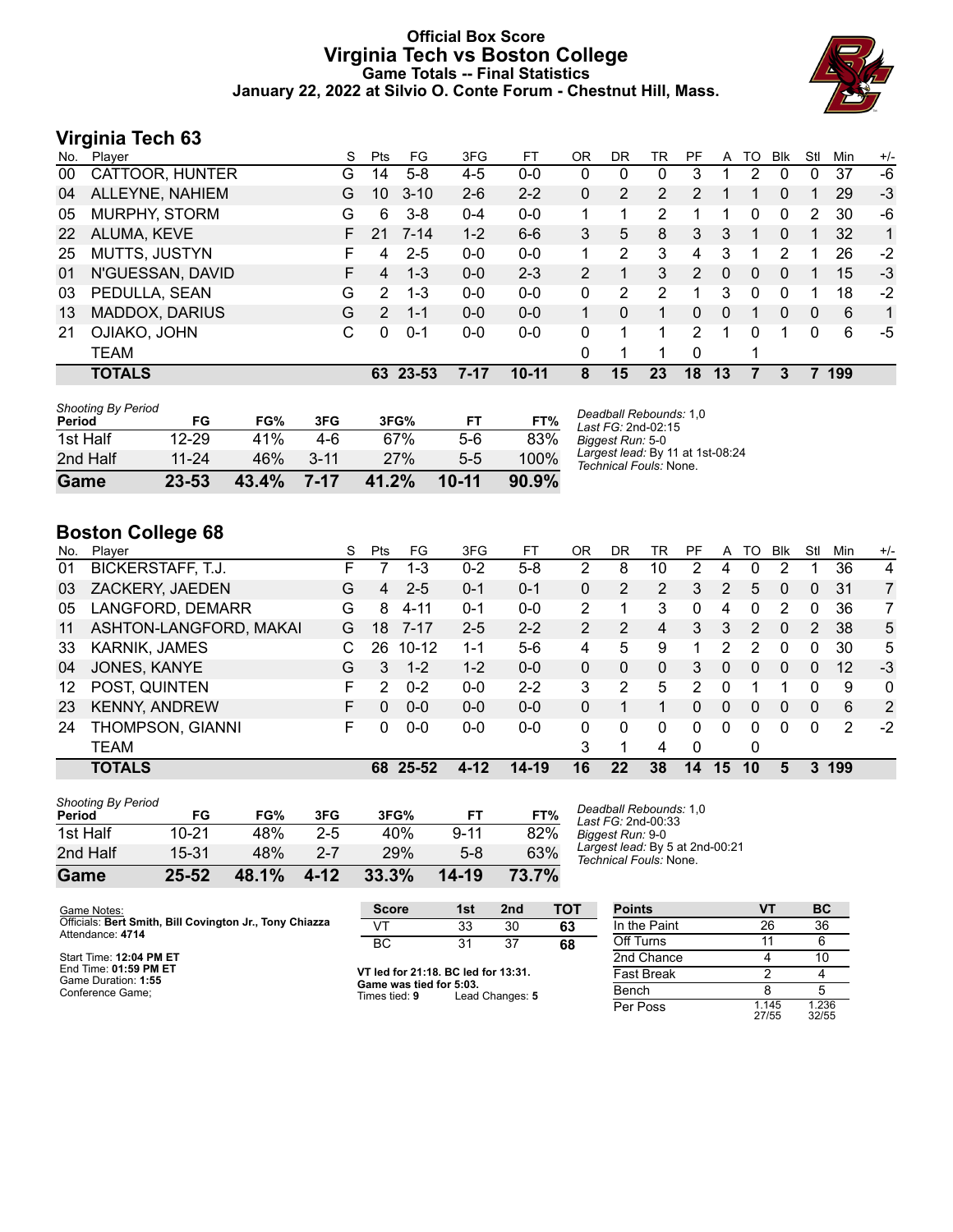#### **Official Box Score Virginia Tech vs Boston College First Half Statistics Only January 22, 2022 at Silvio O. Conte Forum - Chestnut Hill, Mass.**



# **Virginia Tech 33**

| No. | Player           | S  | <b>Pts</b>    | <b>FG</b> | 3FG     | <b>FT</b> | <b>OR</b> | <b>DR</b> | TR       | PF            | A | TO | <b>Blk</b>     | Stl      | Min | $+/-$        |
|-----|------------------|----|---------------|-----------|---------|-----------|-----------|-----------|----------|---------------|---|----|----------------|----------|-----|--------------|
| 00  | CATTOOR, HUNTER  | G  | 6             | $2 - 5$   | $2 - 3$ | $0-0$     | 0         | 0         | $\Omega$ |               | 0 | 0  | 0              | 0        | 17  | 1            |
| 04  | ALLEYNE, NAHIEM  | G  | 5             | $1 - 4$   | $1 - 2$ | $2 - 2$   | 0         |           |          |               |   |    | 0              |          | 14  | 6            |
| 05  | MURPHY, STORM    | G  | 2             | $1 - 1$   | $0 - 0$ | $0 - 0$   | $\Omega$  | 0         | $\Omega$ | 0             | 0 | 0  | 0              |          | 13  | 4            |
| 22  | ALUMA, KEVE      | F. | 10            | $4 - 8$   | $1 - 1$ | $1 - 1$   |           | 2         | 3        | $\mathcal{P}$ | 1 | 0  | $\mathbf{0}$   | $\Omega$ | 12  | 8            |
| 25  | MUTTS, JUSTYN    | F. | 2             | $1 - 3$   | $0 - 0$ | $0-0$     | 1         |           | 2        | 2             |   |    | 0              |          | 9   | 3            |
| 01  | N'GUESSAN, DAVID | F. | 4             | $1 - 3$   | $0 - 0$ | $2 - 3$   | 2         |           | 3.       | 2             | 0 | 0  | $\overline{0}$ |          | 13  | $-1$         |
| 03  | PEDULLA, SEAN    | G  | $\mathcal{P}$ | $1 - 3$   | $0 - 0$ | $0-0$     | 0         |           |          | 0             | 2 | 0  | 0              |          | 11  | $-7$         |
| 13  | MADDOX, DARIUS   | G  | $\mathcal{P}$ | $1 - 1$   | $0 - 0$ | $0-0$     |           | 0         |          | 0             | 0 |    | 0              | $\Omega$ | 6   | $\mathbf{1}$ |
| 21  | OJIAKO, JOHN     | C  | 0             | $0 - 1$   | $0-0$   | $0 - 0$   | 0         |           |          | $\mathcal{P}$ | 1 | 0  |                | 0        | 6   | -5           |
|     | <b>TEAM</b>      |    |               |           |         |           | 0         | 0         | $\Omega$ | $\Omega$      |   |    |                |          |     |              |
|     | <b>TOTALS</b>    |    | 33            | $12 - 29$ | $4-6$   | $5-6$     | 5         | 7         | $12 \,$  | 10            | 6 | 4  |                | 5        | 100 |              |

| <b>Shooting By Period</b><br>Period | FG        | FG%   | 3FG  | 3FG%  |           | FT%   | Deadball Rebounds: 1,0<br>Last FG Half: VT 2nd-02:15 |
|-------------------------------------|-----------|-------|------|-------|-----------|-------|------------------------------------------------------|
| 1st Half                            | $12 - 29$ | 41%   | 4-6  | 67%   | $5-6$     | 83%   |                                                      |
| Game                                | $23 - 53$ | 43.4% | 7-17 | 41.2% | $10 - 11$ | 90.9% |                                                      |

# **Boston College 31**

| No. | -<br>Plaver              | S. | Pts | <b>FG</b> | 3FG     | <b>FT</b> | <b>OR</b> | <b>DR</b> | TR           | PF       | A            | TO       | <b>Blk</b> | Stl      | <b>Min</b> | $+/-$       |
|-----|--------------------------|----|-----|-----------|---------|-----------|-----------|-----------|--------------|----------|--------------|----------|------------|----------|------------|-------------|
| 01  | <b>BICKERSTAFF, T.J.</b> | F  | 4   | 1-1       | $0 - 0$ | $2 - 4$   |           | 2         | 3            |          | 0            | 0        |            | 0        | 16         | $-3$        |
| 03  | ZACKERY, JAEDEN          | G  | 0   | $0 - 2$   | $0 - 1$ | $0 - 0$   | 0         |           |              |          | 2            | 4        | 0          | 0        | 19         | 3           |
| 05  | LANGFORD, DEMARR         | G  | 4   | $2 - 4$   | $0 - 0$ | $0 - 0$   | 0         |           |              | 0        | 0            | 0        | 2          | 0        | 16         | $\mathbf 0$ |
| 11  | ASHTON-LANGFORD, MAKAI   | G  | 9   | $3 - 8$   | $1 - 3$ | $2 - 2$   |           |           |              |          | 2            |          | 0          |          | 18         | $-2$        |
| 33  | <b>KARNIK, JAMES</b>     | С  | . 1 | $3 - 4$   | $0 - 0$ | $5 - 5$   |           | 3         | 4            |          |              | 2        | 0          | 0        | 13         | -5          |
| 04  | JONES, KANYE             | G  | 3   | $1 - 1$   | $1 - 1$ | $0 - 0$   | 0         | 0         | $\mathbf{0}$ | 2        | 0            | 0        | 0          | $\Omega$ | 5          | $-6$        |
| 12  | POST, QUINTEN            | F. | 0   | $0 - 1$   | $0 - 0$ | $0 - 0$   | 0         | 2         | 2            | 2        | <sup>0</sup> |          |            | 0        | 6          | 3           |
| 23  | <b>KENNY, ANDREW</b>     | F. | 0   | $0 - 0$   | $0 - 0$ | $0 - 0$   | 0         |           |              | $\Omega$ | 0            | $\Omega$ | 0          | $\Omega$ | 6          | 2           |
| 24  | THOMPSON, GIANNI         | F  | o   | $0 - 0$   | $0 - 0$ | $0 - 0$   | 0         | 0         | 0            | 0        | 0            | 0        | 0          | $\Omega$ | 2          | $-2$        |
|     | <b>TEAM</b>              |    |     |           |         |           | 2         |           | 3            | 0        |              | 0        |            |          |            |             |
|     | <b>TOTALS</b>            |    | 31  | $10 - 21$ | $2 - 5$ | $9 - 11$  | 5         | 12        | 17           | 8        | 5            | 8        | 4          |          | 100        |             |

| <b>Shooting By Period</b><br>Period | FG        | FG%   | 3FG      | 3FG%  |           | FT%   |
|-------------------------------------|-----------|-------|----------|-------|-----------|-------|
| 1st Half                            | 10-21     | 48%   | $2 - 5$  | 40%   | $9 - 11$  | 82%   |
| Game                                | $25 - 52$ | 48.1% | $4 - 12$ | 33.3% | $14 - 19$ | 73.7% |

*Deadball Rebounds:* 1,0 *Last FG Half:* BC 2nd-00:33

| Game Notes:                                                                 | <b>Score</b> | 1st | 2 <sub>nd</sub> | тот | <b>Points (This Period)</b> | V٦             | BC             |
|-----------------------------------------------------------------------------|--------------|-----|-----------------|-----|-----------------------------|----------------|----------------|
| Officials: Bert Smith, Bill Covington Jr., Tony Chiazza<br>Attendance: 4714 | VT           | 33  | 30              | 63  | In the Paint                |                | 12             |
|                                                                             | BC           | 31  | 37              | 68  | Off Turns                   |                |                |
| Start Time: 12:04 PM ET                                                     |              |     |                 |     | 2nd Chance                  |                |                |
| End Time: 01:59 PM ET<br>Game Duration: 1:55                                |              |     |                 |     | <b>Fast Break</b>           |                |                |
| Conference Game:                                                            |              |     |                 |     | Bench                       |                |                |
|                                                                             |              |     |                 |     | Per Poss                    | 1.100<br>15/30 | 1.107<br>15/28 |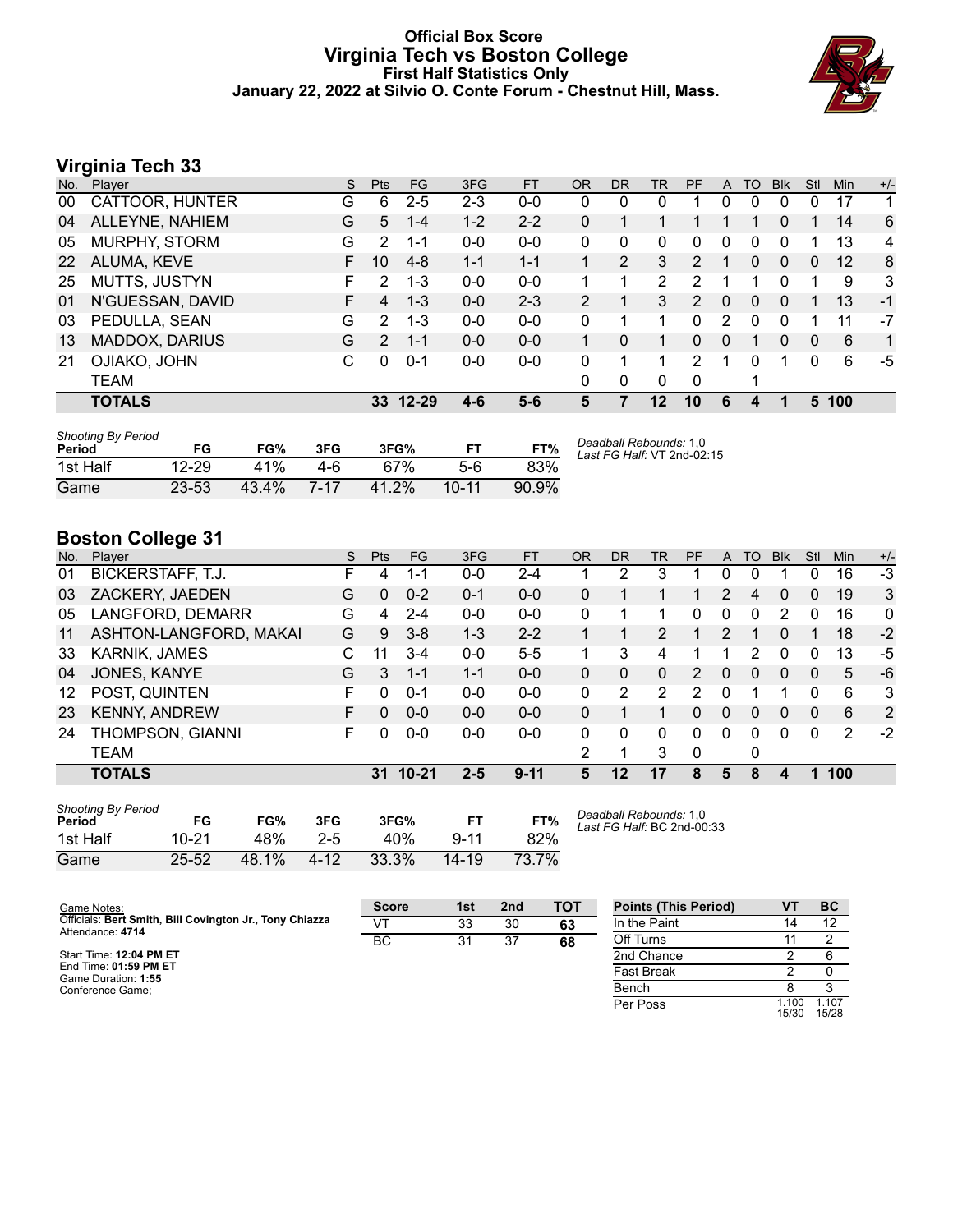#### **Official Play-By-Play Virginia Tech vs Boston College First Half January 22, 2022 at Silvio O. Conte Forum - Chestnut Hill, Mass.**



#### **Period 1**

<mark>Starters:</mark><br>Virginia Tech: 0 CATTOOR,HUNTER (G); 4 ALLEYNE,NAHIEM (G); 5 MURPHY,STORM (G); 22 ALUMA,KEVE (F); 25 MUTTS,JUSTYN (F);<br>Boston College: 1 BICKERSTAFF,T.J. (F); 3 ZACKERY,JAEDEN (G); 5 LANGFORD,DEMARR (G); 11 AS

| Time           | <b>VISITORS: Virginia Tech</b>                                         | <b>Score</b> | <b>Margin</b>  | <b>HOME: Boston College</b>             |
|----------------|------------------------------------------------------------------------|--------------|----------------|-----------------------------------------|
| 19:41          | GOOD! LAYUP by MUTTS, JUSTYN [PNT]                                     | $0 - 2$      | V <sub>2</sub> |                                         |
| 19:19          |                                                                        |              |                | MISSED JUMPER by LANGFORD, DEMARR       |
| 19:16          |                                                                        |              |                | REBOUND (OFF) by BICKERSTAFF, T.J.      |
| 19:00          |                                                                        |              |                | TURNOVER (LOSTBALL) by ZACKERY, JAEDEN  |
| 19:00          | STEAL by MUTTS, JUSTYN                                                 |              |                |                                         |
| 18:56          | MISSED LAYUP by MUTTS, JUSTYN                                          |              |                |                                         |
| 18:56          |                                                                        |              |                | BLOCK by LANGFORD, DEMARR               |
| 18:53          |                                                                        |              |                | REBOUND (DEF) by BICKERSTAFF, T.J.      |
| 18:48          |                                                                        |              |                | TURNOVER (LOSTBALL) by ZACKERY, JAEDEN  |
| 18:48          | STEAL by MURPHY, STORM                                                 |              |                |                                         |
| 18:23          | MISSED JUMPER by ALLEYNE, NAHIEM                                       |              |                |                                         |
| 18:18          |                                                                        |              |                | REBOUND (DEF) by KARNIK, JAMES          |
| 18:13          | FOUL (PERSONAL) by ALUMA, KEVE                                         |              |                |                                         |
| 18:13          |                                                                        | $1 - 2$      | V <sub>1</sub> | GOOD! FT by KARNIK, JAMES               |
| 18:13          |                                                                        | $2 - 2$      | T              | GOOD! FT by KARNIK, JAMES               |
| 17:52          | GOOD! DUNK by ALUMA, KEVE                                              | $2 - 4$      | V <sub>2</sub> |                                         |
| 17:52          | ASSIST by MUTTS, JUSTYN                                                |              |                |                                         |
| 17:22          |                                                                        |              |                | MISSED 3PTR by ASHTON-LANGFORD, MAKAI   |
| 17:19          | REBOUND (DEF) by ALLEYNE, NAHIEM                                       |              |                |                                         |
| 17:01<br>17:01 | MISSED LAYUP by MUTTS, JUSTYN                                          |              |                |                                         |
|                |                                                                        |              |                | BLOCK by BICKERSTAFF, T.J.              |
| 16:57          | REBOUND (OFF) by MUTTS, JUSTYN<br>TURNOVER (LOSTBALL) by MUTTS, JUSTYN |              |                |                                         |
| 16:57<br>16:57 |                                                                        |              |                | STEAL by ASHTON-LANGFORD, MAKAI         |
| 16:57          |                                                                        |              |                | SUB OUT: KARNIK, JAMES                  |
| 16:57          |                                                                        |              |                | SUB IN: POST, QUINTEN                   |
| 16:57          | SUB OUT: ALUMA, KEVE                                                   |              |                |                                         |
| 16:57          | SUB IN: N'GUESSAN, DAVID                                               |              |                |                                         |
| 16:27          |                                                                        |              |                | MISSED JUMPER by LANGFORD, DEMARR       |
| 16:24          | REBOUND (DEF) by N'GUESSAN, DAVID                                      |              |                |                                         |
| 16:13          | MISSED 3PTR by CATTOOR, HUNTER                                         |              |                |                                         |
| 16:10          |                                                                        |              |                | REBOUND (DEF) by POST, QUINTEN          |
| 15:58          |                                                                        |              |                |                                         |
| 15:58          |                                                                        |              |                | SUB OUT: BICKERSTAFF, T.J.              |
| 15:58          |                                                                        |              |                | SUB IN: THOMPSON, GIANNI                |
| 15:49          |                                                                        |              |                | FOUL (OFF) by POST, QUINTEN             |
| 15:49          |                                                                        |              |                | TURNOVER (OFFENSIVE) by POST, QUINTEN   |
| 15:49          | SUB OUT: ALLEYNE, NAHIEM                                               |              |                |                                         |
| 15:49          | SUB OUT: MUTTS, JUSTYN                                                 |              |                |                                         |
| 15:49          | SUB IN: MADDOX, DARIUS                                                 |              |                |                                         |
| 15:49          | SUB IN: ALUMA, KEVE                                                    |              |                |                                         |
| 15:25          | TURNOVER (TRAVEL) by MADDOX, DARIUS                                    |              |                |                                         |
| 15:05          |                                                                        |              |                | MISSED JUMPER by POST, QUINTEN          |
| 15:02          | REBOUND (DEF) by ALUMA, KEVE                                           |              |                |                                         |
| 14:51          | MISSED LAYUP by CATTOOR, HUNTER                                        |              |                |                                         |
| 14:48          | REBOUND (OFF) by ALUMA, KEVE                                           |              |                |                                         |
| 14:48          | GOOD! LAYUP by ALUMA, KEVE                                             | $2 - 6$      | V <sub>4</sub> |                                         |
| 14:24          |                                                                        |              |                | MISSED 3PTR by ASHTON-LANGFORD, MAKAI   |
| 14:20          |                                                                        |              |                | REBOUND (OFF) by TEAM                   |
| 14:20          |                                                                        |              |                | SUB OUT: POST, QUINTEN                  |
| 14:20          |                                                                        |              |                | SUB OUT: THOMPSON, GIANNI               |
| 14:20          |                                                                        |              |                | SUB IN: BICKERSTAFF, T.J.               |
| 14:20          |                                                                        |              |                | SUB IN: KARNIK, JAMES                   |
| 14:20          | SUB OUT: MURPHY, STORM                                                 |              |                |                                         |
| 14:20          | SUB IN: PEDULLA, SEAN                                                  |              |                |                                         |
| 14:16          |                                                                        |              |                | MISSED JUMPER by ASHTON-LANGFORD, MAKAI |
| 14:14          | REBOUND (DEF) by PEDULLA, SEAN                                         |              |                |                                         |
| 13:57          | MISSED JUMPER by PEDULLA, SEAN                                         |              |                |                                         |
| 13:54          |                                                                        |              |                | REBOUND (DEF) by KARNIK, JAMES          |
| 13:45          |                                                                        | $4-6$        | V <sub>2</sub> | GOOD! DUNK by LANGFORD, DEMARR          |
| 13:21          | MISSED JUMPER by ALUMA, KEVE                                           |              |                |                                         |
| 13:19          |                                                                        |              |                | REBOUND (DEF) by ASHTON-LANGFORD, MAKAI |
| 13:12          |                                                                        |              |                | FOUL (OFF) by ZACKERY, JAEDEN           |
| 13:12          |                                                                        |              |                | TURNOVER (OFFENSIVE) by ZACKERY, JAEDEN |
| 13:12          |                                                                        |              |                | SUB OUT: ZACKERY, JAEDEN                |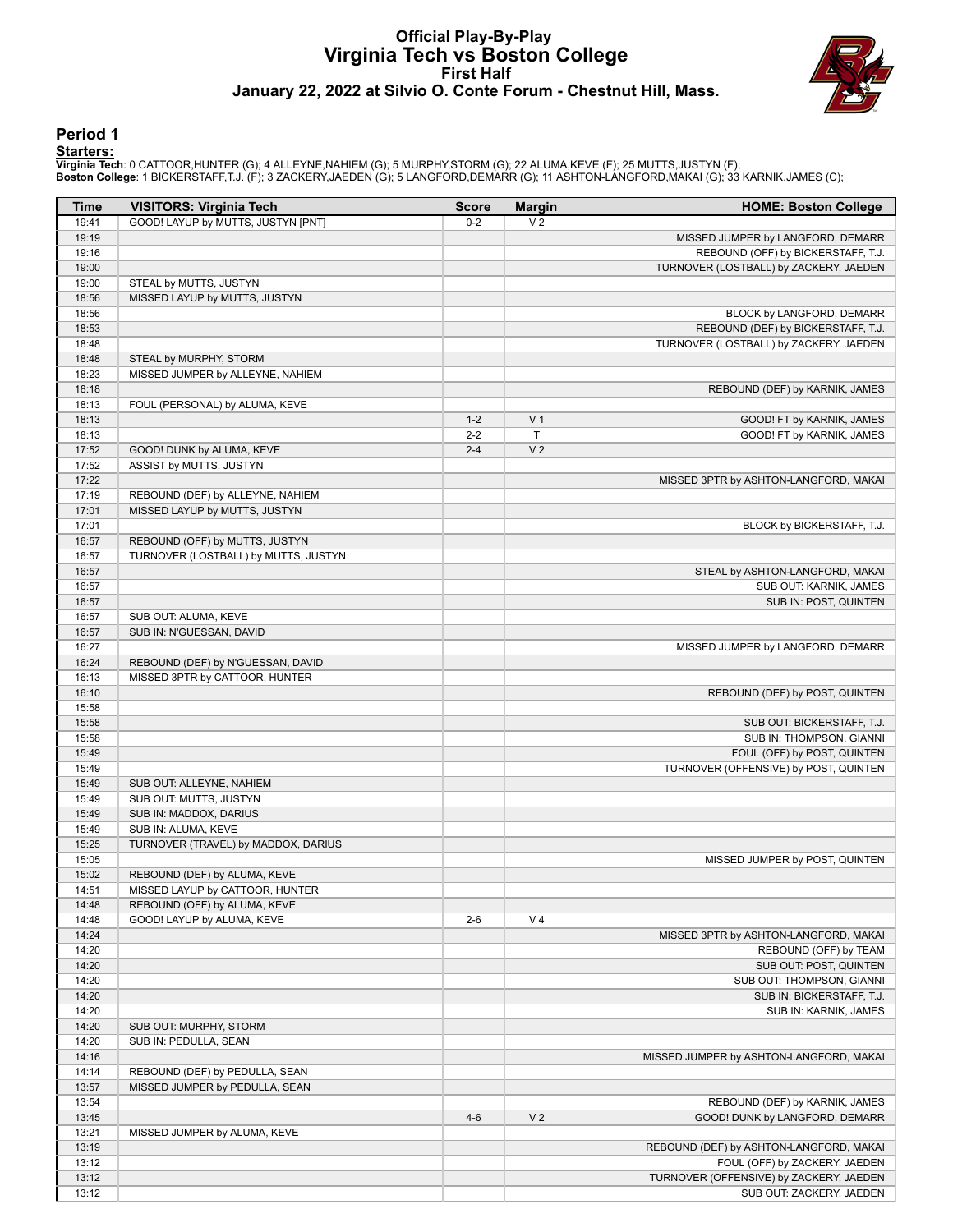| Time           | <b>VISITORS: Virginia Tech</b>     | <b>Score</b> | <b>Margin</b>  | <b>HOME: Boston College</b>                                                      |
|----------------|------------------------------------|--------------|----------------|----------------------------------------------------------------------------------|
| 13:12          |                                    |              |                | SUB IN: JONES, KANYE                                                             |
| 13:12          | SUB OUT: CATTOOR, HUNTER           |              |                |                                                                                  |
| 13:12          | SUB IN: ALLEYNE, NAHIEM            |              |                |                                                                                  |
| 12:53          |                                    |              |                | FOUL (PERSONAL) by JONES, KANYE                                                  |
| 12:48          | GOOD! 3PTR by ALLEYNE, NAHIEM      | $4 - 9$      | V <sub>5</sub> |                                                                                  |
| 12:48          | ASSIST by ALUMA, KEVE              |              |                |                                                                                  |
| 12:17          |                                    |              |                | TURNOVER (LOSTBALL) by KARNIK, JAMES                                             |
| 12:17          | STEAL by PEDULLA, SEAN             |              |                |                                                                                  |
| 12:13          | GOOD! DUNK by MADDOX, DARIUS [FB]  | $4 - 11$     | V <sub>7</sub> |                                                                                  |
| 12:13<br>11:56 | ASSIST by PEDULLA, SEAN            |              |                | TURNOVER (BADPASS) by ASHTON-LANGFORD, MAKAI                                     |
| 11:56          | STEAL by N'GUESSAN, DAVID          |              |                |                                                                                  |
| 11:52          | MISSED LAYUP by N'GUESSAN, DAVID   |              |                |                                                                                  |
| 11:45          | REBOUND (OFF) by MADDOX, DARIUS    |              |                |                                                                                  |
| 11:45          |                                    |              |                | FOUL (PERSONAL) by JONES, KANYE                                                  |
| 11:45          |                                    |              |                |                                                                                  |
| 11:45          |                                    |              |                | SUB OUT: ASHTON-LANGFORD, MAKAI                                                  |
| 11:45          |                                    |              |                | SUB IN: ZACKERY, JAEDEN                                                          |
| 11:45          | SUB OUT: N'GUESSAN, DAVID          |              |                |                                                                                  |
| 11:45          | SUB IN: MUTTS, JUSTYN              |              |                |                                                                                  |
| 11:35          | MISSED 3PTR by ALLEYNE, NAHIEM     |              |                |                                                                                  |
| 11:32          |                                    |              |                | REBOUND (DEF) by BICKERSTAFF, T.J.                                               |
| 11:16          |                                    | $7 - 11$     | V <sub>4</sub> | GOOD! 3PTR by JONES, KANYE                                                       |
| 11:16          |                                    |              |                | ASSIST by KARNIK, JAMES                                                          |
| 10:57          | MISSED JUMPER by ALUMA, KEVE       |              |                |                                                                                  |
| 10:57          |                                    |              |                | BLOCK by LANGFORD, DEMARR                                                        |
| 10:53          |                                    |              |                | REBOUND (DEF) by ZACKERY, JAEDEN                                                 |
| 10:42          |                                    |              |                | TURNOVER (TRAVEL) by KARNIK, JAMES                                               |
| 10:42          | SUB OUT: PEDULLA, SEAN             |              |                |                                                                                  |
| 10:42          | SUB OUT: MADDOX, DARIUS            |              |                |                                                                                  |
| 10:42          | SUB IN: CATTOOR, HUNTER            |              |                |                                                                                  |
| 10:42          | SUB IN: MURPHY, STORM              |              |                |                                                                                  |
| 10:17          | GOOD! 3PTR by ALUMA, KEVE          | $7 - 14$     | V <sub>7</sub> |                                                                                  |
| 10:17          | ASSIST by ALLEYNE, NAHIEM          |              |                |                                                                                  |
| 09:56          | FOUL (PERSONAL) by MUTTS, JUSTYN   |              |                |                                                                                  |
| 09:56          |                                    |              |                | MISSED FT by BICKERSTAFF, T.J.                                                   |
| 09:56<br>09:56 |                                    |              |                | REBOUND (OFF) by TEAM<br>SUB OUT: JONES, KANYE                                   |
| 09:56          |                                    |              |                | SUB OUT: LANGFORD, DEMARR                                                        |
| 09:56          |                                    |              |                | SUB IN: ASHTON-LANGFORD, MAKAI                                                   |
| 09:56          |                                    |              |                | SUB IN: KENNY, ANDREW                                                            |
| 09:56          |                                    | $8 - 14$     | $V_6$          | GOOD! FT by BICKERSTAFF, T.J.                                                    |
| 09:29          | MISSED JUMPER by ALUMA, KEVE       |              |                |                                                                                  |
| 09:27          |                                    |              |                | REBOUND (DEF) by KENNY, ANDREW                                                   |
| 09:20          |                                    |              |                | MISSED 3PTR by ZACKERY, JAEDEN                                                   |
| 09:16          | REBOUND (DEF) by ALUMA, KEVE       |              |                |                                                                                  |
| 09:06          | GOOD! LAYUP by MURPHY, STORM [PNT] | $8 - 16$     | V8             |                                                                                  |
| 08:45          |                                    |              |                | MISSED JUMPER by ASHTON-LANGFORD, MAKAI                                          |
| 08:41          | REBOUND (DEF) by MUTTS, JUSTYN     |              |                |                                                                                  |
| 08:24          | GOOD! JUMPER by ALUMA, KEVE [PNT]  | $8 - 18$     | $V$ 10         |                                                                                  |
| 08:24          |                                    |              |                | FOUL (PERSONAL) by KARNIK, JAMES                                                 |
| 08:24          |                                    |              |                | SUB OUT: KARNIK, JAMES                                                           |
| 08:24          |                                    |              |                | SUB IN: POST, QUINTEN                                                            |
| 08:24          | SUB OUT: MUTTS, JUSTYN             |              |                |                                                                                  |
| 08:24          | SUB IN: N'GUESSAN, DAVID           |              |                |                                                                                  |
| 08:24          | GOOD! FT by ALUMA, KEVE            | $8 - 19$     | $V$ 11         |                                                                                  |
| 08:24          | SUB OUT: ALUMA, KEVE               |              |                |                                                                                  |
| 08:24          | SUB IN: OJIAKO, JOHN               |              |                |                                                                                  |
| 08:09<br>08:07 |                                    |              |                | MISSED LAYUP by ASHTON-LANGFORD, MAKAI                                           |
|                |                                    |              | V <sub>9</sub> | REBOUND (OFF) by ASHTON-LANGFORD, MAKAI<br>GOOD! LAYUP by ASHTON-LANGFORD, MAKAI |
| 08:06<br>07:41 |                                    | $10-19$      |                | FOUL (PERSONAL) by BICKERSTAFF, T.J.                                             |
| 07:41          |                                    |              |                |                                                                                  |
| 07:41          | MISSED FT by N'GUESSAN, DAVID      |              |                |                                                                                  |
| 07:41          | REBOUND (OFF) by TEAM              |              |                |                                                                                  |
| 07:41          |                                    |              |                | SUB OUT: KENNY, ANDREW                                                           |
| 07:41          |                                    |              |                | SUB IN: LANGFORD, DEMARR                                                         |
| 07:41          | GOOD! FT by N'GUESSAN, DAVID       | $10 - 20$    | $V$ 10         |                                                                                  |
| 07:41          | SUB OUT: N'GUESSAN, DAVID          |              |                |                                                                                  |
| 07:41          | SUB OUT: OJIAKO, JOHN              |              |                |                                                                                  |
| 07:41          | SUB IN: ALUMA, KEVE                |              |                |                                                                                  |
| 07:41          | SUB IN: MUTTS, JUSTYN              |              |                |                                                                                  |
| 07:13          | FOUL (PERSONAL) by CATTOOR, HUNTER |              |                |                                                                                  |
| 07:13          |                                    | $11 - 20$    | V <sub>9</sub> | GOOD! FT by ASHTON-LANGFORD, MAKAI                                               |
| 07:13          | SUB OUT: MURPHY, STORM             |              |                |                                                                                  |
| 07:13          | SUB IN: PEDULLA, SEAN              |              |                |                                                                                  |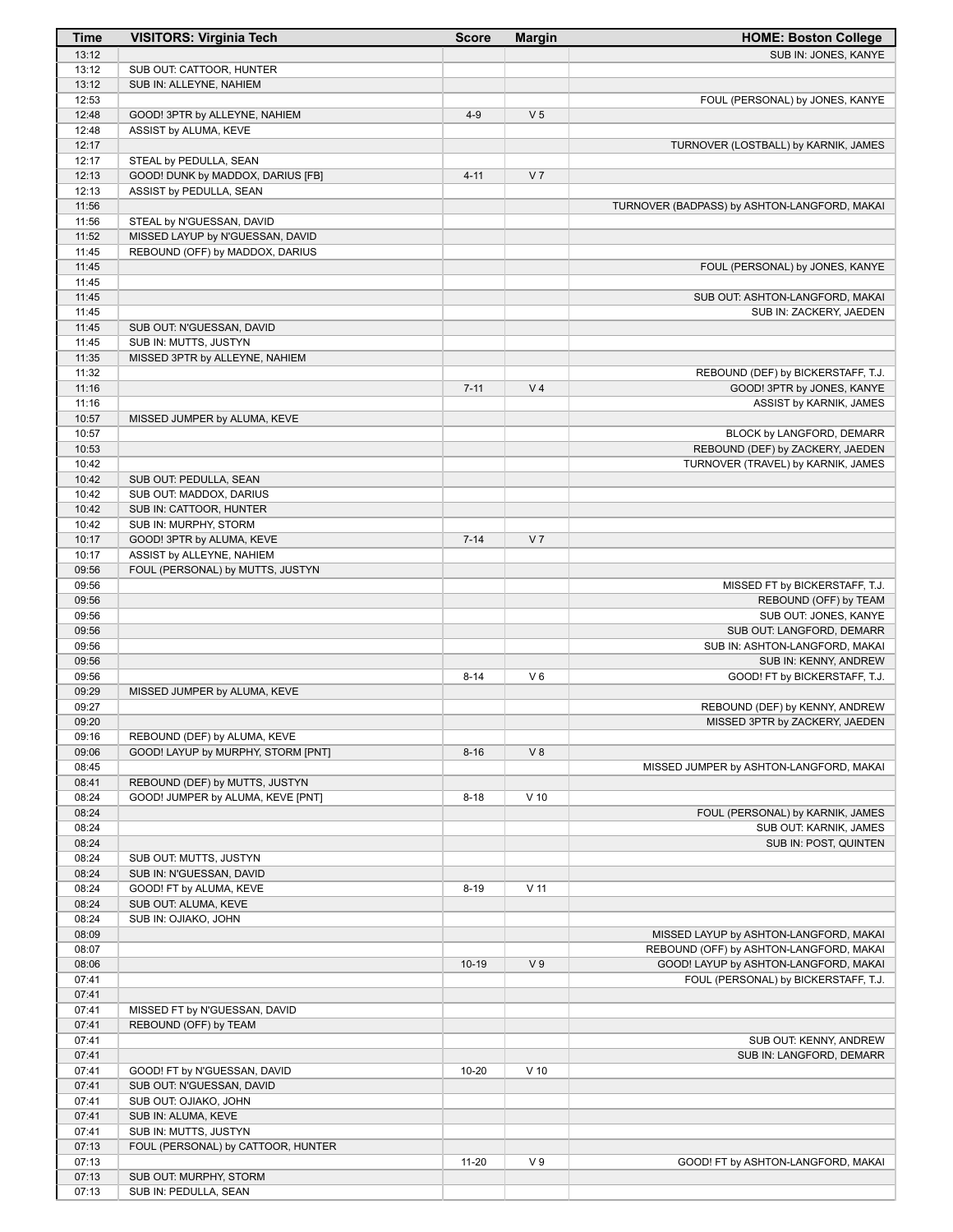| <b>Time</b>    | <b>VISITORS: Virginia Tech</b>                    | <b>Score</b> | <b>Margin</b>  | <b>HOME: Boston College</b>                       |
|----------------|---------------------------------------------------|--------------|----------------|---------------------------------------------------|
| 07:13          |                                                   | $12 - 20$    | V8             | GOOD! FT by ASHTON-LANGFORD, MAKAI                |
| 06:54          | GOOD! JUMPER by PEDULLA, SEAN                     | $12 - 22$    | $V$ 10         |                                                   |
| 06:36          |                                                   | $14 - 22$    | V8             | GOOD! LAYUP by BICKERSTAFF, T.J. [PNT]            |
| 06:36          | FOUL (PERSONAL) by MUTTS, JUSTYN                  |              |                |                                                   |
| 06:36          | SUB OUT: MUTTS, JUSTYN                            |              |                |                                                   |
| 06:36          | SUB IN: N'GUESSAN, DAVID                          |              | V <sub>7</sub> |                                                   |
| 06:36<br>06:13 | MISSED LAYUP by ALUMA, KEVE                       | $15 - 22$    |                | GOOD! FT by BICKERSTAFF, T.J.                     |
| 06:13          |                                                   |              |                | BLOCK by POST, QUINTEN                            |
| 06:10          |                                                   |              |                | REBOUND (DEF) by LANGFORD, DEMARR                 |
| 06:06          | FOUL (PERSONAL) by ALUMA, KEVE                    |              |                |                                                   |
| 06:06          | SUB OUT: ALUMA, KEVE                              |              |                |                                                   |
| 06:06          | SUB IN: OJIAKO, JOHN                              |              |                |                                                   |
| 06:00          | FOUL (PERSONAL) by OJIAKO, JOHN                   |              |                |                                                   |
| 05:49          |                                                   | $17 - 22$    | V <sub>5</sub> | GOOD! LAYUP by LANGFORD, DEMARR                   |
| 05:34          | MISSED JUMPER by ALLEYNE, NAHIEM                  |              |                |                                                   |
| 05:31          | REBOUND (OFF) by N'GUESSAN, DAVID                 |              |                |                                                   |
| 05:14          | MISSED JUMPER by OJIAKO, JOHN                     |              |                |                                                   |
| 05:11          |                                                   |              |                | REBOUND (DEF) by POST, QUINTEN                    |
| 04:52          | FOUL (PERSONAL) by N'GUESSAN, DAVID               |              |                |                                                   |
| 04:52<br>04:52 |                                                   |              |                | SUB OUT: LANGFORD, DEMARR<br>SUB IN: JONES, KANYE |
| 04:52          |                                                   |              |                | MISSED FT by BICKERSTAFF, T.J.                    |
| 04:51          | REBOUND (DEF) by OJIAKO, JOHN                     |              |                |                                                   |
| 04:34          |                                                   |              |                | FOUL (PERSONAL) by POST, QUINTEN                  |
| 04:34          |                                                   |              |                | SUB OUT: POST, QUINTEN                            |
| 04:34          |                                                   |              |                | SUB IN: KARNIK, JAMES                             |
| 04:34          | SUB OUT: CATTOOR, HUNTER                          |              |                |                                                   |
| 04:34          | SUB IN: MADDOX, DARIUS                            |              |                |                                                   |
| 04:34          | GOOD! FT by ALLEYNE, NAHIEM                       | $17 - 23$    | V6             |                                                   |
| 04:34          | GOOD! FT by ALLEYNE, NAHIEM                       | $17 - 24$    | V <sub>7</sub> |                                                   |
| 04:10          |                                                   | 19-24        | V <sub>5</sub> | GOOD! LAYUP by KARNIK, JAMES                      |
| 04:10          |                                                   |              |                | ASSIST by ASHTON-LANGFORD, MAKAI                  |
| 04:09          | FOUL (PERSONAL) by N'GUESSAN, DAVID               |              | V <sub>4</sub> |                                                   |
| 04:09<br>04:07 | FOUL (OFF) by ALLEYNE, NAHIEM                     | $20 - 24$    |                | GOOD! FT by KARNIK, JAMES                         |
| 04:07          | TURNOVER (OFFENSIVE) by ALLEYNE, NAHIEM           |              |                |                                                   |
| 04:07          | TIMEOUT 30SEC                                     |              |                |                                                   |
| 04:07          |                                                   |              |                |                                                   |
| 04:07          | SUB OUT: MADDOX, DARIUS                           |              |                |                                                   |
| 04:07          | SUB IN: CATTOOR, HUNTER                           |              |                |                                                   |
| 04:05          |                                                   |              |                | TURNOVER (BADPASS) by ZACKERY, JAEDEN             |
| 04:05          | STEAL by ALLEYNE, NAHIEM                          |              |                |                                                   |
| 03:47          | GOOD! 3PTR by CATTOOR, HUNTER                     | 20-27        | V <sub>7</sub> |                                                   |
| 03:47          | ASSIST by PEDULLA, SEAN                           |              |                |                                                   |
| 03:45          |                                                   |              |                | SUB OUT: JONES, KANYE                             |
| 03:45          |                                                   |              |                | SUB IN: KENNY, ANDREW                             |
| 03:45<br>03:45 | SUB IN: MURPHY, STORM<br>SUB OUT: ALLEYNE, NAHIEM |              |                |                                                   |
| 03:22          |                                                   | 22-27        | V <sub>5</sub> | GOOD! JUMPER by KARNIK, JAMES                     |
| 03:22          |                                                   |              |                | ASSIST by ASHTON-LANGFORD, MAKAI                  |
| 02:48          | TURNOVER (SHOTCLOCK) by TEAM                      |              |                |                                                   |
| 02:48          |                                                   |              |                | SUB OUT: BICKERSTAFF, T.J.                        |
| 02:48          |                                                   |              |                | SUB IN: LANGFORD, DEMARR                          |
| 02:26          |                                                   |              |                | MISSED LAYUP by ZACKERY, JAEDEN                   |
| 02:23          |                                                   |              |                | REBOUND (OFF) by KARNIK, JAMES                    |
| 02:23          |                                                   | 24-27        | V <sub>3</sub> | GOOD! LAYUP by KARNIK, JAMES                      |
| 01:52          | GOOD! LAYUP by N'GUESSAN, DAVID [PNT]             | 24-29        | V <sub>5</sub> |                                                   |
| 01:52          |                                                   |              |                | FOUL (PERSONAL) by ASHTON-LANGFORD, MAKAI         |
| 01:52          | GOOD! FT by N'GUESSAN, DAVID                      | 24-30        | $V_6$          |                                                   |
| 01:35<br>01:35 | BLOCK by OJIAKO, JOHN                             |              |                | MISSED LAYUP by KARNIK, JAMES                     |
| 01:35          |                                                   |              |                | REBOUND (OFF) by TEAM                             |
| 01:34          |                                                   | 26-30        | V <sub>4</sub> | GOOD! JUMPER by ASHTON-LANGFORD, MAKAI            |
| 01:34          |                                                   |              |                | ASSIST by ZACKERY, JAEDEN                         |
| 01:15          | GOOD! 3PTR by CATTOOR, HUNTER                     | 26-33        | V <sub>7</sub> |                                                   |
| 01:15          | ASSIST by OJIAKO, JOHN                            |              |                |                                                   |
| 00:47          |                                                   | 29-33        | V <sub>4</sub> | GOOD! 3PTR by ASHTON-LANGFORD, MAKAI              |
| 00:47          |                                                   |              |                | ASSIST by ZACKERY, JAEDEN                         |
| 00:22          | MISSED LAYUP by CATTOOR, HUNTER                   |              |                |                                                   |
| 00:22          |                                                   |              |                | REBOUND (DEF) by KARNIK, JAMES                    |
| 00:22          | FOUL (PERSONAL) by OJIAKO, JOHN                   |              |                |                                                   |
| 00:22          |                                                   | 30-33        | $V_3$          | GOOD! FT by KARNIK, JAMES                         |
| 00:22          |                                                   |              |                | SUB OUT: KENNY, ANDREW                            |
| 00:22<br>00:22 | SUB OUT: OJIAKO, JOHN                             |              |                | SUB IN: JONES, KANYE                              |
|                |                                                   |              |                |                                                   |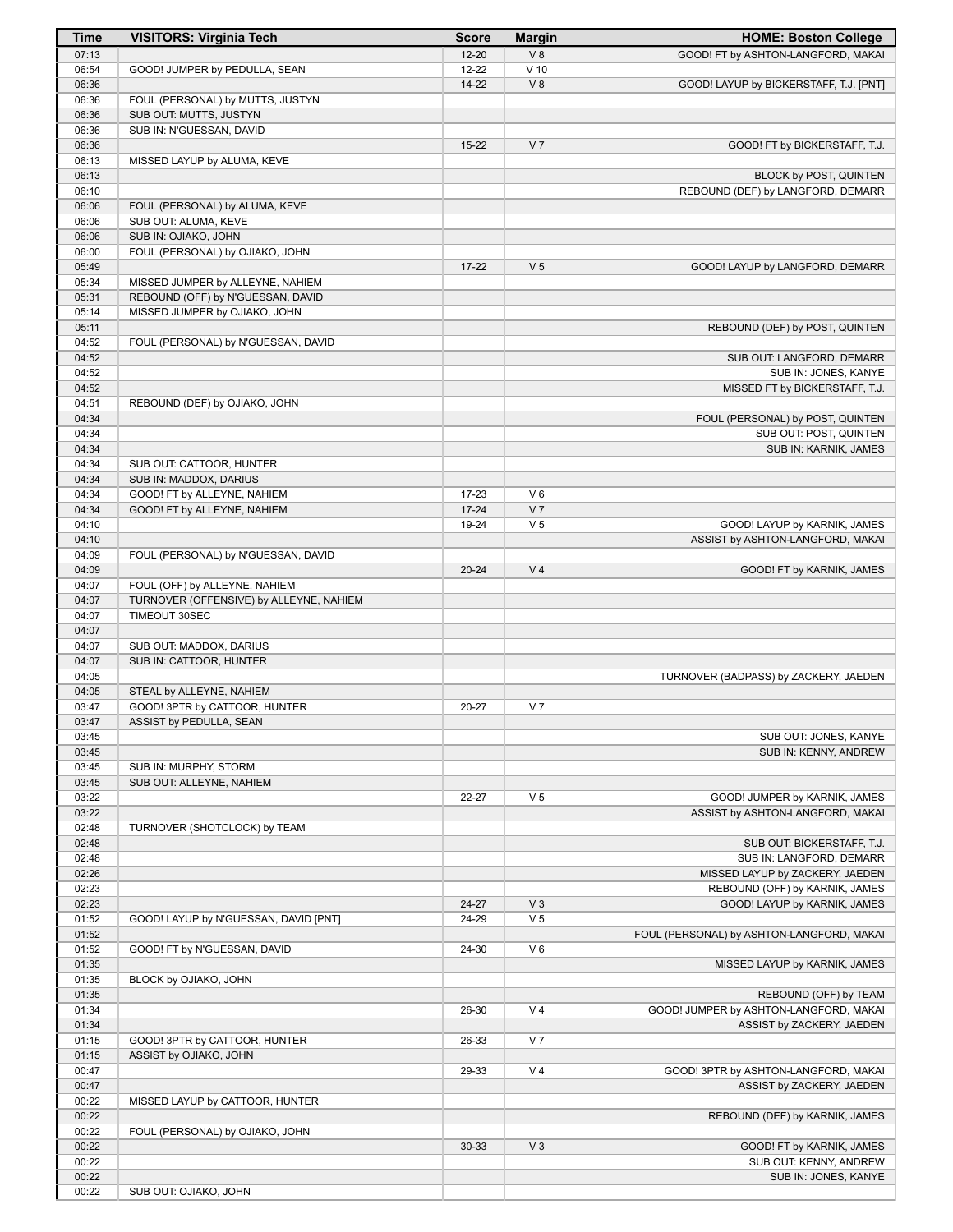| <b>Time</b> | <b>VISITORS: Virginia Tech</b>    | <b>Score</b> | <b>Margin</b>  | <b>HOME: Boston College</b> |
|-------------|-----------------------------------|--------------|----------------|-----------------------------|
| 00:22       | SUB IN: ALLEYNE, NAHIEM           |              |                |                             |
| 00:22       |                                   | $31 - 33$    | V <sub>2</sub> | GOOD! FT by KARNIK, JAMES   |
| 00:22       |                                   |              |                | SUB OUT: KARNIK, JAMES      |
| 00:22       |                                   |              |                | SUB IN: BICKERSTAFF, T.J.   |
| 00:01       | MISSED LAYUP by PEDULLA, SEAN     |              |                |                             |
| 00:00       | REBOUND (OFF) by N'GUESSAN, DAVID |              |                |                             |
| 00:00       | MISSED LAYUP by N'GUESSAN, DAVID  |              |                |                             |
| 00:00       |                                   |              |                | REBOUND (DEF) by TEAM       |

# **Virginia Tech 33, Boston College 31**

| <b>Points (This Period)</b> | VT             | ВC             |
|-----------------------------|----------------|----------------|
| In the Paint                | 14             | 12             |
| Off Turns                   | 11             |                |
| 2nd Chance                  |                |                |
| <b>Fast Break</b>           |                |                |
| Bench                       |                |                |
| Per Poss                    | 1.100<br>15/30 | 1.107<br>15/28 |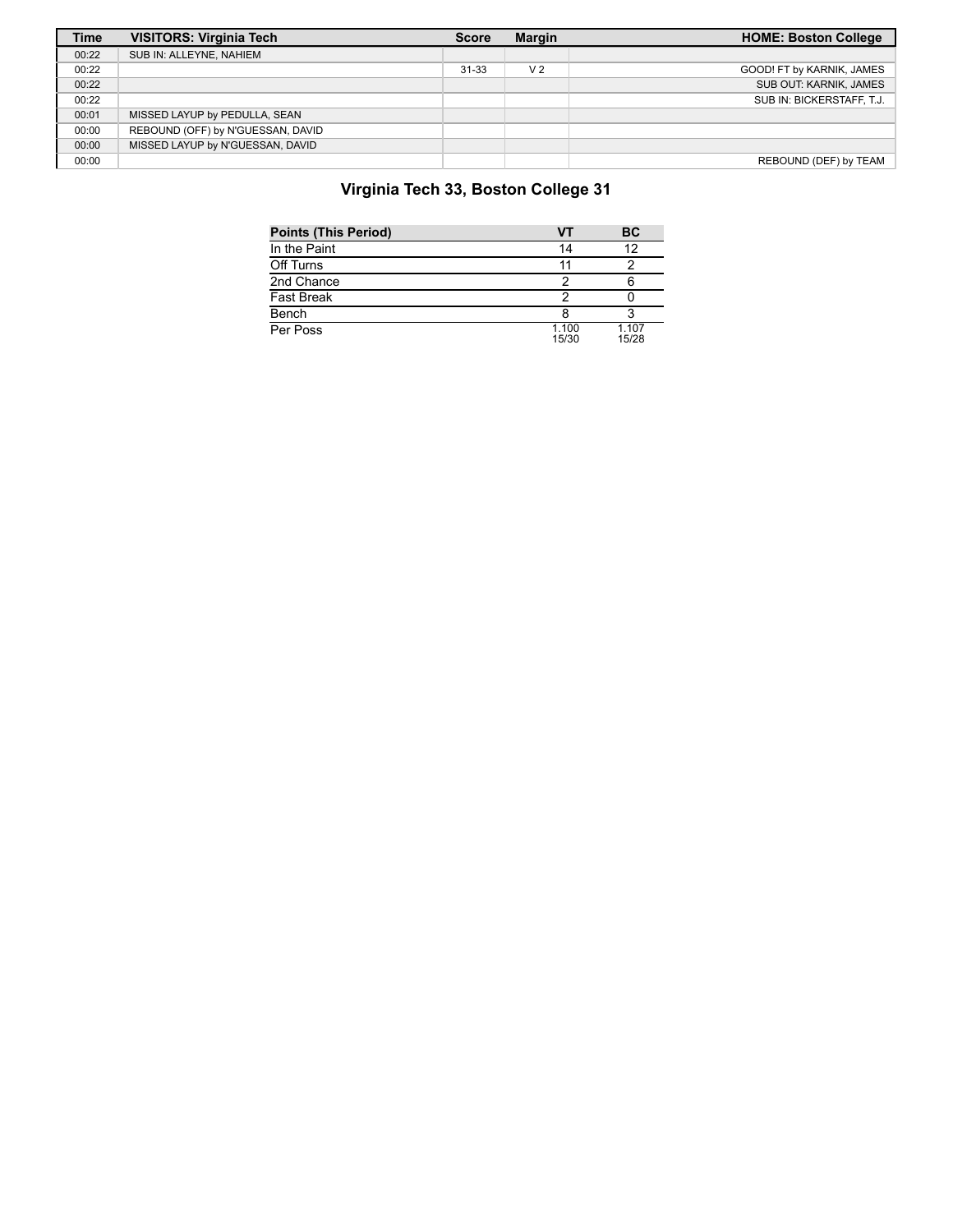## **Official Box Score Virginia Tech vs Boston College Second Half Statistics Only January 22, 2022 at Silvio O. Conte Forum - Chestnut Hill, Mass.**



# **Virginia Tech 30**

| No. | Plaver                | S  | <b>Pts</b> | <b>FG</b> | 3FG      | <b>FT</b> | <b>OR</b> | D <sub>R</sub> | TR | PF       | A             | TO       | <b>B</b> lk           | Stl              | Min      | $+/-$        |
|-----|-----------------------|----|------------|-----------|----------|-----------|-----------|----------------|----|----------|---------------|----------|-----------------------|------------------|----------|--------------|
| 00  | CATTOOR, HUNTER       | G  | 8          | $3 - 3$   | $2 - 2$  | $0 - 0$   | 0         | 0              | 0  | 2        |               | 2        | 0                     | 0                | 20       | $-7$         |
| 04  | ALLEYNE, NAHIEM       | G  | 5          | $2 - 6$   | $1 - 4$  | $0 - 0$   | 0         |                |    |          | 0             | 0        | 0                     | 0                | 15       | -9           |
| 05  | MURPHY, STORM         | G  | 4          | $2 - 7$   | $0 - 4$  | $0 - 0$   |           |                | 2  |          |               | 0        | 0                     |                  | 17       | $-10$        |
| 22  | ALUMA, KEVE           | F. | 11         | $3-6$     | $0 - 1$  | $5-5$     | 2         | 3              | 5  | 1        | $\mathcal{P}$ | 1        | 0                     | 1                | 20       | $-7$         |
| 25  | MUTTS, JUSTYN         | F  | 2          | $1-2$     | $0 - 0$  | $0 - 0$   | 0         |                | 1  | 2        | 2             | 0        | 2                     | 0                | 17       | -5           |
| 01  | N'GUESSAN, DAVID      | F. | 0          | $0 - 0$   | $0 - 0$  | $0 - 0$   | 0         | $\Omega$       | 0  | $\Omega$ | $\mathbf{0}$  | $\Omega$ | 0                     | $\mathbf{0}$     | 3        | $-2$         |
| 03  | PEDULLA, SEAN         | G  | 0          | $0 - 0$   | $0 - 0$  | $0 - 0$   | 0         |                | 1  | 1        |               | 0        | 0                     | $\Omega$         | 7        | 5            |
| 13  | <b>MADDOX, DARIUS</b> | G  | 0          | $0 - 0$   | $0 - 0$  | $0 - 0$   | 0         | 0              | 0  | 0        | $\Omega$      | 0        | 0                     | $\Omega$         | $\Omega$ | $\mathbf{0}$ |
| 21  | OJIAKO, JOHN          | C  | 0          | $0 - 0$   | $0-0$    | $0 - 0$   | 0         | 0              | 0  | $\Omega$ | $\Omega$      | $\Omega$ | 0                     | $\Omega$         | $\Omega$ | 0            |
|     | <b>TEAM</b>           |    |            |           |          |           | 0         | 1              | 1  | 0        |               | 0        |                       |                  |          |              |
|     | <b>TOTALS</b>         |    | 30         | $11 - 24$ | $3 - 11$ | $5 - 5$   | 3         | 8              | 11 | 8        |               | 3        | $\mathbf{2}^{\prime}$ | $\boldsymbol{P}$ | 99       |              |
|     |                       |    |            |           |          |           |           |                |    |          |               |          |                       |                  |          |              |

| <b>Shooting By Period</b><br>Period | FG        | FG%   | 3FG   | 3FG%  |           | FT%   | Deadball Rebounds: 1,0<br>Last FG Half: VT - |
|-------------------------------------|-----------|-------|-------|-------|-----------|-------|----------------------------------------------|
| 2nd Half                            | 11-24     | 46%   | -3-11 | 27%   | $5-5$     | 100%  |                                              |
| Game                                | $23 - 53$ | 43.4% | 7-17  | 41.2% | $10 - 11$ | 90.9% |                                              |

# **Boston College 37**

| No. | Plaver                 | S  | <b>Pts</b> | <b>FG</b> | 3FG     | <b>FT</b> | <b>OR</b> | <b>DR</b> | TR             | PF             | A        | TO       | <b>Blk</b> | Stl | Min      | $+/-$          |
|-----|------------------------|----|------------|-----------|---------|-----------|-----------|-----------|----------------|----------------|----------|----------|------------|-----|----------|----------------|
| 01  | BICKERSTAFF, T.J.      | F  | 3          | $0 - 2$   | $0 - 2$ | 3-4       |           | 6         |                |                | 4        |          |            |     | 20       | 7              |
| 03  | ZACKERY, JAEDEN        | G  | 4          | $2 - 3$   | $0 - 0$ | $0 - 1$   | 0         |           |                | $\overline{2}$ | 0        |          | 0          | 0   | 13       | $\overline{4}$ |
| 05  | LANGFORD, DEMARR       | G  | 4          | $2 - 7$   | 0-1     | $0-0$     | 2         | 0         | 2              | 0              | 4        | 0        | 0          | 0   | 20       | $\overline{7}$ |
| 11  | ASHTON-LANGFORD, MAKAI | G  | 9          | $4-9$     | $1 - 2$ | $0 - 0$   |           |           | $\overline{2}$ | $\mathcal{P}$  |          |          | 0          |     | 20       | $\overline{7}$ |
| 33  | KARNIK, JAMES          | C  | 15         | 7-8       | $1 - 1$ | $0 - 1$   | 3         | 2         | 5              | 0              |          | 0        | 0          | 0   | 17       | 10             |
| 04  | JONES, KANYE           | G  | $\Omega$   | $0 - 1$   | $0 - 1$ | $0 - 0$   | 0         | 0         | 0              | 1              | 0        | $\Omega$ | 0          | 0   |          | 3              |
| 12  | POST, QUINTEN          | F  | 2          | $0 - 1$   | $0 - 0$ | $2 - 2$   | 3         | 0         | 3              | 0              | 0        | 0        | O          | 0   | 3        | -3             |
| 23  | <b>KENNY, ANDREW</b>   | F. | 0          | $0 - 0$   | $0 - 0$ | $0 - 0$   | 0         | 0         | 0              | 0              | $\Omega$ | $\Omega$ | 0          | 0   | $\Omega$ | $\mathbf{0}$   |
| 24  | THOMPSON, GIANNI       | F. | U          | $0-0$     | $0 - 0$ | $0 - 0$   | 0         | 0         | 0              | 0              | 0        | 0        | 0          | 0   | 0        | 0              |
|     | <b>TEAM</b>            |    |            |           |         |           |           | 0         | 1              | 0              |          | 0        |            |     |          |                |
|     | <b>TOTALS</b>          |    | 37         | 15-31     | $2 - 7$ | $5-8$     | 11        | 10        | 21             | 6              | 10       | 2        |            | 2   | 99       |                |
|     |                        |    |            |           |         |           |           |           |                |                |          |          |            |     |          |                |

| <b>Shooting By Period</b><br>Period | FG        | FG%   | 3FG     | 3FG%  | FТ        | FT%   |
|-------------------------------------|-----------|-------|---------|-------|-----------|-------|
| 2nd Half                            | 15-31     | 48%   | $2 - 7$ | 29%   | $5-8$     | 63%   |
| Game                                | $25 - 52$ | 48.1% | 4-12    | 33.3% | $14 - 19$ | 73.7% |

*Deadball Rebounds:* 1,0 *Last FG Half:* BC -

| Game Notes:                                                                 | <b>Score</b> | 1st | 2nd | <b>TOT</b> | <b>Points (This Period)</b> |                | BC            |
|-----------------------------------------------------------------------------|--------------|-----|-----|------------|-----------------------------|----------------|---------------|
| Officials: Bert Smith, Bill Covington Jr., Tony Chiazza<br>Attendance: 4714 | VT           | 33  | 30  | 63         | In the Paint                |                | 24            |
|                                                                             | BC           | 31  | 37  | 68         | Off Turns                   |                |               |
| Start Time: 12:04 PM ET                                                     |              |     |     |            | 2nd Chance                  |                |               |
| End Time: 01:59 PM ET<br>Game Duration: 1:55                                |              |     |     |            | Fast Break                  |                |               |
| Conference Game:                                                            |              |     |     |            | Bench                       |                |               |
|                                                                             |              |     |     |            | Per Poss                    | 1.154<br>14/26 | .480<br>18/25 |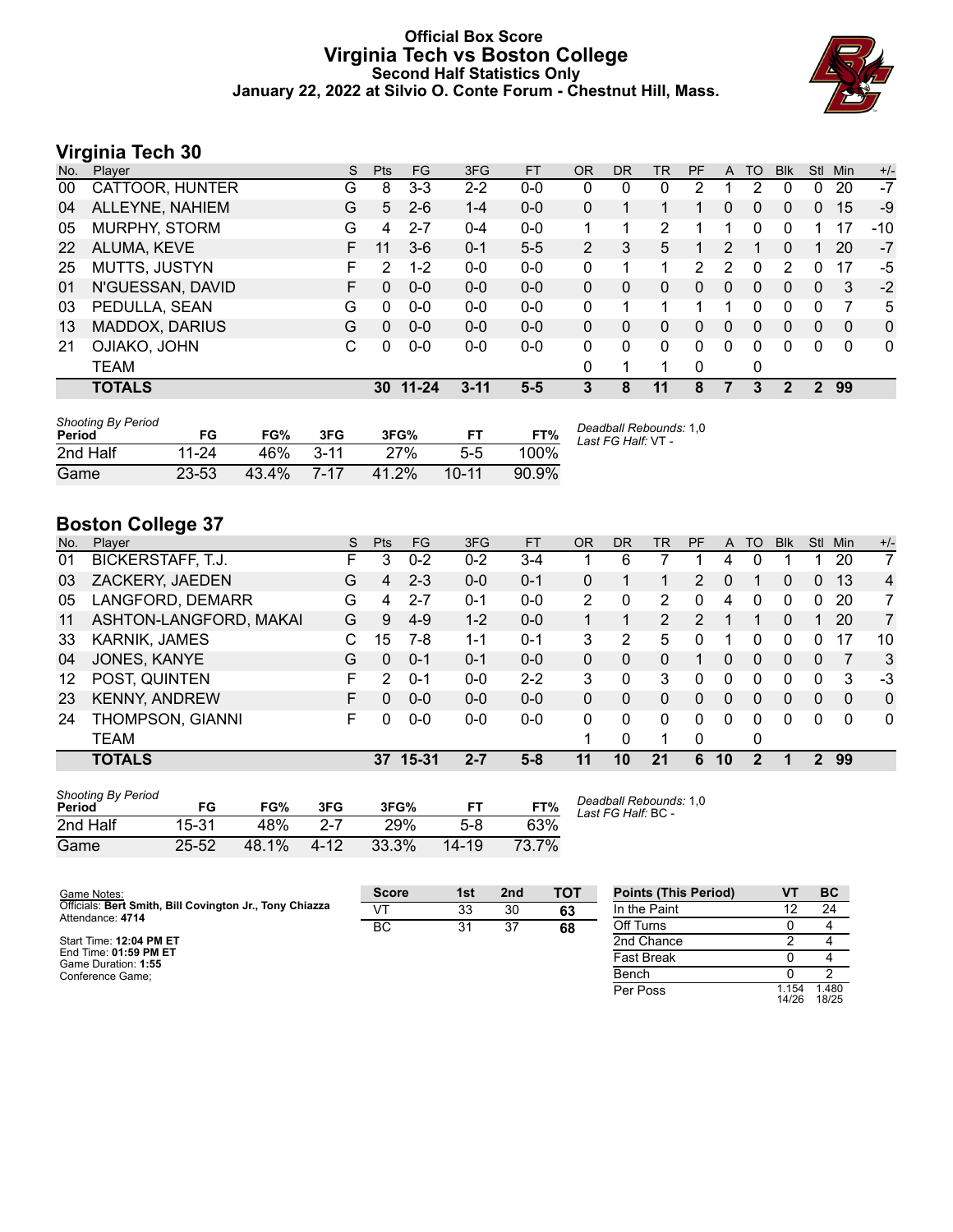#### **Official Play-By-Play Virginia Tech vs Boston College Second Half January 22, 2022 at Silvio O. Conte Forum - Chestnut Hill, Mass.**



#### **Period 2**

<mark>Starters:</mark><br>Virginia Tech: 0 CATTOOR,HUNTER (G); 4 ALLEYNE,NAHIEM (G); 5 MURPHY,STORM (G); 22 ALUMA,KEVE (F); 25 MUTTS,JUSTYN (F);<br>Boston College: 1 BICKERSTAFF,T.J. (F); 3 ZACKERY,JAEDEN (G); 5 LANGFORD,DEMARR (G); 11 AS

| Time           | <b>VISITORS: Virginia Tech</b>                                    | <b>Score</b> | <b>Margin</b>  | <b>HOME: Boston College</b>                         |
|----------------|-------------------------------------------------------------------|--------------|----------------|-----------------------------------------------------|
| 20:00          |                                                                   |              |                | SUB OUT: JONES, KANYE                               |
| 20:00          |                                                                   |              |                | SUB IN: KARNIK, JAMES                               |
| 20:00          | SUB OUT: N'GUESSAN, DAVID                                         |              |                |                                                     |
| 20:00          | SUB OUT: PEDULLA, SEAN                                            |              |                |                                                     |
| 20:00          | SUB IN: ALUMA, KEVE                                               |              |                |                                                     |
| 20:00          | SUB IN: MUTTS, JUSTYN                                             |              |                |                                                     |
| 19:36<br>19:32 |                                                                   |              |                | MISSED 3PTR by ASHTON-LANGFORD, MAKAI               |
| 19:08          | REBOUND (DEF) by ALLEYNE, NAHIEM<br>MISSED LAYUP by MURPHY, STORM |              |                |                                                     |
| 19:05          |                                                                   |              |                | REBOUND (DEF) by BICKERSTAFF, T.J.                  |
| 18:54          |                                                                   | 33-33        | T              | GOOD! LAYUP by KARNIK, JAMES                        |
| 18:54          |                                                                   |              |                | ASSIST by LANGFORD, DEMARR                          |
| 18:32          | FOUL (OFF) by CATTOOR, HUNTER                                     |              |                |                                                     |
| 18:32          | TURNOVER (OFFENSIVE) by CATTOOR, HUNTER                           |              |                |                                                     |
| 18:06          |                                                                   | 35-33        | H <sub>2</sub> | GOOD! DUNK by KARNIK, JAMES                         |
| 18:06          |                                                                   |              |                | ASSIST by ASHTON-LANGFORD, MAKAI                    |
| 17:37          |                                                                   |              |                | FOUL (PERSONAL) by ZACKERY, JAEDEN                  |
| 17:30          |                                                                   |              |                | FOUL (PERSONAL) by ZACKERY, JAEDEN                  |
| 17:30          | GOOD! FT by ALUMA, KEVE                                           | 35-34        | H <sub>1</sub> |                                                     |
| 17:30          | GOOD! FT by ALUMA, KEVE                                           | 35-35        | $\mathsf T$    |                                                     |
| 17:30          |                                                                   |              |                | SUB OUT: ZACKERY, JAEDEN                            |
| 17:30<br>17:17 |                                                                   |              |                | SUB IN: JONES, KANYE<br>MISSED 3PTR by JONES, KANYE |
| 17:15          | REBOUND (DEF) by MUTTS, JUSTYN                                    |              |                |                                                     |
| 17:01          | GOOD! LAYUP by MURPHY, STORM                                      | 35-37        | V <sub>2</sub> |                                                     |
| 16:38          |                                                                   | 37-37        | $\top$         | GOOD! LAYUP by KARNIK, JAMES                        |
| 16:16          | TURNOVER (BADPASS) by CATTOOR, HUNTER                             |              |                |                                                     |
| 16:16          |                                                                   |              |                | STEAL by BICKERSTAFF, T.J.                          |
| 16:12          |                                                                   | 39-37        | H <sub>2</sub> | GOOD! LAYUP by ASHTON-LANGFORD, MAKAI [FB/PNT]      |
| 16:12          |                                                                   |              |                | ASSIST by BICKERSTAFF, T.J.                         |
| 15:53          | GOOD! JUMPER by ALUMA, KEVE                                       | 39-39        | T              |                                                     |
| 15:53          | ASSIST by MUTTS, JUSTYN                                           |              |                |                                                     |
| 15:22          |                                                                   |              |                | TURNOVER (BADPASS) by ASHTON-LANGFORD, MAKAI        |
| 15:22          | STEAL by ALUMA, KEVE                                              |              |                |                                                     |
| 15:19          | TURNOVER (BADPASS) by ALUMA, KEVE                                 |              |                |                                                     |
| 15:19          |                                                                   |              |                | STEAL by ASHTON-LANGFORD, MAKAI                     |
| 15:15<br>15:11 | REBOUND (DEF) by ALUMA, KEVE                                      |              |                | MISSED JUMPER by ASHTON-LANGFORD, MAKAI             |
| 15:02          | GOOD! LAYUP by MUTTS, JUSTYN                                      | 39-41        | V <sub>2</sub> |                                                     |
| 15:02          | ASSIST by ALUMA, KEVE                                             |              |                |                                                     |
| 14:33          |                                                                   | 42-41        | H <sub>1</sub> | GOOD! 3PTR by KARNIK, JAMES                         |
| 14:33          |                                                                   |              |                | ASSIST by LANGFORD, DEMARR                          |
| 14:19          |                                                                   |              |                | FOUL (PERSONAL) by BICKERSTAFF, T.J.                |
| 14:19          |                                                                   |              |                |                                                     |
| 14:16          | MISSED 3PTR by MURPHY, STORM                                      |              |                |                                                     |
| 14:13          |                                                                   |              |                | REBOUND (DEF) by BICKERSTAFF, T.J.                  |
| 14:01          | FOUL (PERSONAL) by MUTTS, JUSTYN                                  |              |                |                                                     |
| 13:45          |                                                                   | 44-41        | $H_3$          | GOOD! LAYUP by KARNIK, JAMES [PNT]                  |
| 13:45          |                                                                   |              |                | ASSIST by LANGFORD, DEMARR                          |
| 13:29          | GOOD! LAYUP by ALUMA, KEVE [PNT]                                  | 44-43        | H <sub>1</sub> |                                                     |
| 13:29          | ASSIST by MUTTS, JUSTYN                                           |              |                |                                                     |
| 13:29<br>13:29 | GOOD! FT by ALUMA, KEVE                                           | 44-44        | $\top$         | FOUL (PERSONAL) by JONES, KANYE                     |
| 13:11          |                                                                   | 46-44        | H <sub>2</sub> | GOOD! LAYUP by LANGFORD, DEMARR                     |
| 13:11          |                                                                   |              |                | ASSIST by BICKERSTAFF, T.J.                         |
| 12:43          | GOOD! JUMPER by CATTOOR, HUNTER                                   | 46-46        | T              |                                                     |
| 12:09          |                                                                   | 49-46        | $H_3$          | GOOD! 3PTR by ASHTON-LANGFORD, MAKAI                |
| 12:09          |                                                                   |              |                | ASSIST by KARNIK, JAMES                             |
| 11:46          | MISSED LAYUP by MUTTS, JUSTYN                                     |              |                |                                                     |
| 11:46          |                                                                   |              |                | BLOCK by BICKERSTAFF, T.J.                          |
| 11:42          |                                                                   |              |                | REBOUND (DEF) by BICKERSTAFF, T.J.                  |
| 11:39          |                                                                   | 51-46        | H <sub>5</sub> | GOOD! LAYUP by ASHTON-LANGFORD, MAKAI [FB]          |
| 11:39          |                                                                   |              |                | ASSIST by BICKERSTAFF, T.J.                         |
| 11:36          | TIMEOUT 30SEC                                                     |              |                |                                                     |
| 11:36          |                                                                   |              |                |                                                     |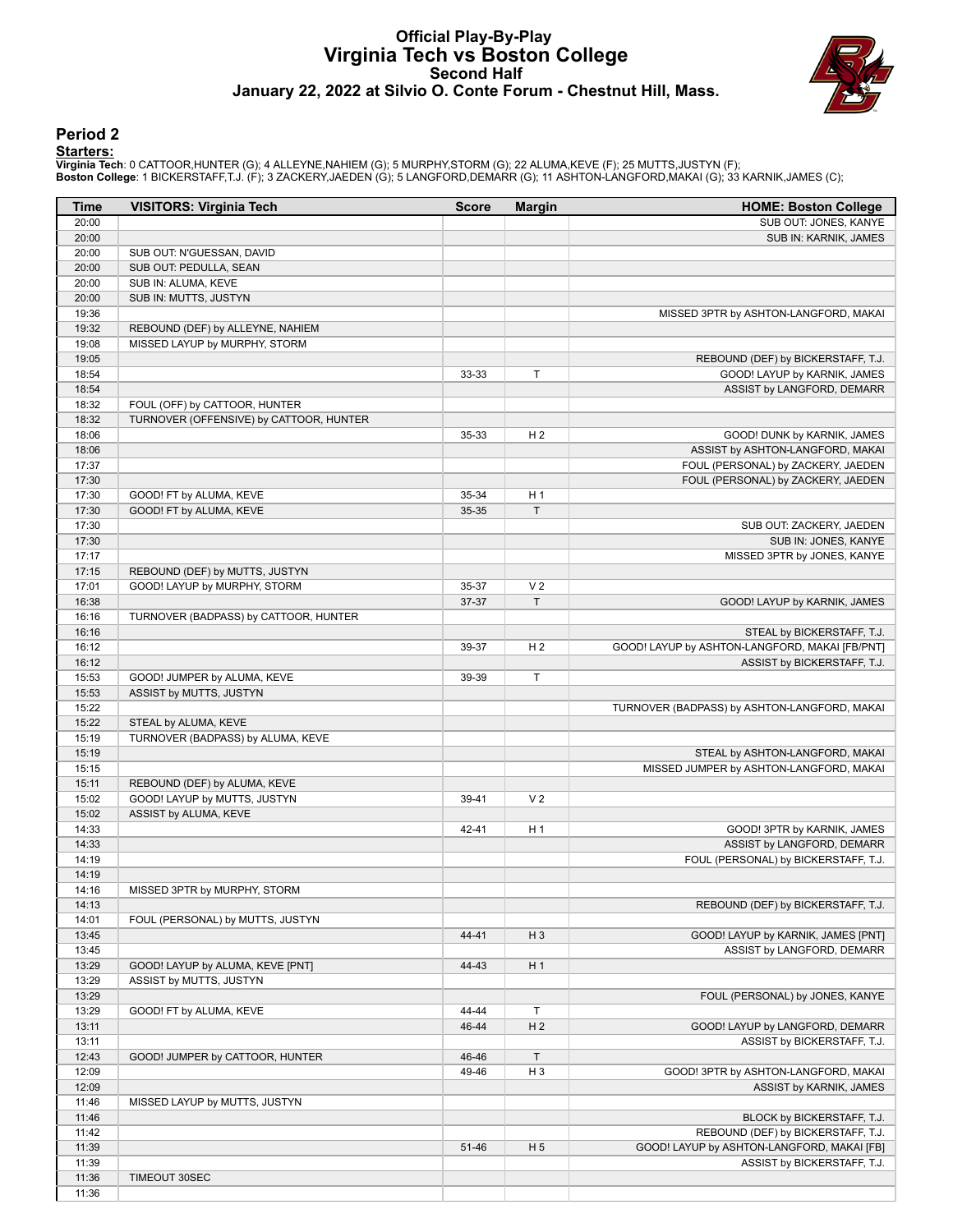| Time           | <b>VISITORS: Virginia Tech</b>                     | <b>Score</b> | <b>Margin</b>  | <b>HOME: Boston College</b>                                       |
|----------------|----------------------------------------------------|--------------|----------------|-------------------------------------------------------------------|
| 11:36          | SUB OUT: MUTTS, JUSTYN                             |              |                |                                                                   |
| 11:36          | SUB IN: N'GUESSAN, DAVID                           |              |                |                                                                   |
| 11:21          |                                                    |              |                | FOUL (PERSONAL) by ASHTON-LANGFORD, MAKAI                         |
| 11:21          |                                                    |              |                |                                                                   |
| 11:21          | SUB OUT: N'GUESSAN, DAVID                          |              |                |                                                                   |
| 11:21          | SUB OUT: ALLEYNE, NAHIEM                           |              |                |                                                                   |
| 11:21          | SUB IN: PEDULLA, SEAN                              |              |                |                                                                   |
| 11:21          | SUB IN: MUTTS, JUSTYN                              |              |                |                                                                   |
| 11:21          | GOOD! FT by ALUMA, KEVE                            | 51-47        | H4             |                                                                   |
| 11:21          | GOOD! FT by ALUMA, KEVE                            | 51-48        | H <sub>3</sub> |                                                                   |
| 10:53          |                                                    | 53-48        | H <sub>5</sub> | GOOD! LAYUP by ASHTON-LANGFORD, MAKAI                             |
| 10:29          | MISSED 3PTR by MURPHY, STORM                       |              |                |                                                                   |
| 10:25          | REBOUND (OFF) by ALUMA, KEVE                       |              |                |                                                                   |
| 10:24          | MISSED LAYUP by ALUMA, KEVE                        |              |                |                                                                   |
| 10:22          | REBOUND (OFF) by ALUMA, KEVE                       |              |                |                                                                   |
| 10:21          | GOOD! LAYUP by ALUMA, KEVE                         | 53-50        | $H_3$          |                                                                   |
| 10:10          |                                                    |              |                | SUB OUT: JONES, KANYE                                             |
| 10:10<br>09:56 |                                                    |              |                | SUB IN: ZACKERY, JAEDEN                                           |
| 09:53          |                                                    |              |                | MISSED JUMPER by LANGFORD, DEMARR                                 |
| 09:48          |                                                    |              |                | REBOUND (OFF) by KARNIK, JAMES<br>MISSED LAYUP by ZACKERY, JAEDEN |
| 09:48          | BLOCK by MUTTS, JUSTYN                             |              |                |                                                                   |
| 09:44          | REBOUND (DEF) by MURPHY, STORM                     |              |                |                                                                   |
| 09:29          | GOOD! 3PTR by CATTOOR, HUNTER                      | 53-53        | T              |                                                                   |
| 09:29          | ASSIST by PEDULLA, SEAN                            |              |                |                                                                   |
| 09:01          |                                                    | 55-53        | H <sub>2</sub> | GOOD! LAYUP by KARNIK, JAMES [PNT]                                |
| 09:01          |                                                    |              |                | ASSIST by LANGFORD, DEMARR                                        |
| 09:01          | FOUL (PERSONAL) by MUTTS, JUSTYN                   |              |                |                                                                   |
| 09:01          | SUB OUT: MUTTS, JUSTYN                             |              |                |                                                                   |
| 09:01          | SUB IN: N'GUESSAN, DAVID                           |              |                |                                                                   |
| 09:01          |                                                    |              |                | MISSED FT by KARNIK, JAMES                                        |
| 09:01          |                                                    |              |                | REBOUND (OFF) by ASHTON-LANGFORD, MAKAI                           |
| 08:47          |                                                    | 57-53        | H4             | GOOD! JUMPER by LANGFORD, DEMARR                                  |
| 08:25          | GOOD! 3PTR by CATTOOR, HUNTER                      | 57-56        | H <sub>1</sub> |                                                                   |
| 08:25          | ASSIST by MURPHY, STORM                            |              |                |                                                                   |
| 07:52          |                                                    | 59-56        | H <sub>3</sub> | GOOD! LAYUP by KARNIK, JAMES [PNT]                                |
| 07:16          | MISSED 3PTR by MURPHY, STORM                       |              |                |                                                                   |
| 07:14          |                                                    |              |                | REBOUND (DEF) by KARNIK, JAMES                                    |
| 06:54          |                                                    |              |                | MISSED 3PTR by BICKERSTAFF, T.J.                                  |
| 06:54          |                                                    |              |                | REBOUND (OFF) by LANGFORD, DEMARR                                 |
| 06:52          | FOUL (PERSONAL) by MURPHY, STORM                   |              |                |                                                                   |
| 06:52          |                                                    |              |                |                                                                   |
| 06:52          |                                                    |              |                | SUB OUT: KARNIK, JAMES                                            |
| 06:52          |                                                    |              |                | SUB IN: POST, QUINTEN                                             |
| 06:52          | SUB OUT: MURPHY, STORM                             |              |                |                                                                   |
| 06:52          | SUB IN: ALLEYNE, NAHIEM                            |              |                |                                                                   |
| 06:47          |                                                    |              |                | MISSED LAYUP by LANGFORD, DEMARR                                  |
| 06:44          |                                                    |              |                | REBOUND (OFF) by POST, QUINTEN                                    |
| 06:26          |                                                    |              |                | MISSED JUMPER by ASHTON-LANGFORD, MAKAI                           |
| 06:23          |                                                    |              |                | REBOUND (OFF) by POST, QUINTEN                                    |
| 06:21<br>06:21 | FOUL (PERSONAL) by PEDULLA, SEAN                   |              |                | GOOD! FT by POST, QUINTEN                                         |
|                |                                                    | 60-56        | H4             |                                                                   |
| 06:21<br>06:21 | SUB OUT: N'GUESSAN, DAVID<br>SUB IN: MUTTS, JUSTYN |              |                |                                                                   |
| 06:21          |                                                    | 61-56        | H <sub>5</sub> |                                                                   |
| 06:05          | GOOD! LAYUP by ALLEYNE, NAHIEM [PNT]               | 61-58        | H <sub>3</sub> | GOOD! FT by POST, QUINTEN                                         |
| 06:05          | ASSIST by CATTOOR, HUNTER                          |              |                |                                                                   |
| 05:47          |                                                    |              |                | MISSED JUMPER by ASHTON-LANGFORD, MAKAI                           |
| 05:42          |                                                    |              |                | REBOUND (OFF) by POST, QUINTEN                                    |
| 05:42          |                                                    |              |                | MISSED LAYUP by POST, QUINTEN                                     |
| 05:41          | REBOUND (DEF) by ALUMA, KEVE                       |              |                |                                                                   |
| 05:25          |                                                    |              |                | FOUL (PERSONAL) by ASHTON-LANGFORD, MAKAI                         |
| 05:18          | MISSED 3PTR by ALLEYNE, NAHIEM                     |              |                |                                                                   |
| 05:15          |                                                    |              |                | REBOUND (DEF) by ASHTON-LANGFORD, MAKAI                           |
| 04:47          |                                                    |              |                | MISSED 3PTR by LANGFORD, DEMARR                                   |
| 04:43          | REBOUND (DEF) by PEDULLA, SEAN                     |              |                |                                                                   |
| 04:23          | GOOD! 3PTR by ALLEYNE, NAHIEM                      | 61-61        | $\mathsf{T}$   |                                                                   |
| 04:23          | ASSIST by ALUMA, KEVE                              |              |                |                                                                   |
| 03:54          | FOUL (PERSONAL) by CATTOOR, HUNTER                 |              |                |                                                                   |
| 03:54          |                                                    |              |                |                                                                   |
| 03:54          |                                                    |              |                | SUB OUT: POST, QUINTEN                                            |
| 03:54          |                                                    |              |                | SUB IN: KARNIK, JAMES                                             |
| 03:54          | SUB OUT: PEDULLA, SEAN                             |              |                |                                                                   |
| 03:54          | SUB IN: MURPHY, STORM                              |              |                |                                                                   |
| 03:54          |                                                    | 62-61        | H <sub>1</sub> | GOOD! FT by BICKERSTAFF, T.J.                                     |
| 03:54          |                                                    |              |                | MISSED FT by BICKERSTAFF, T.J.                                    |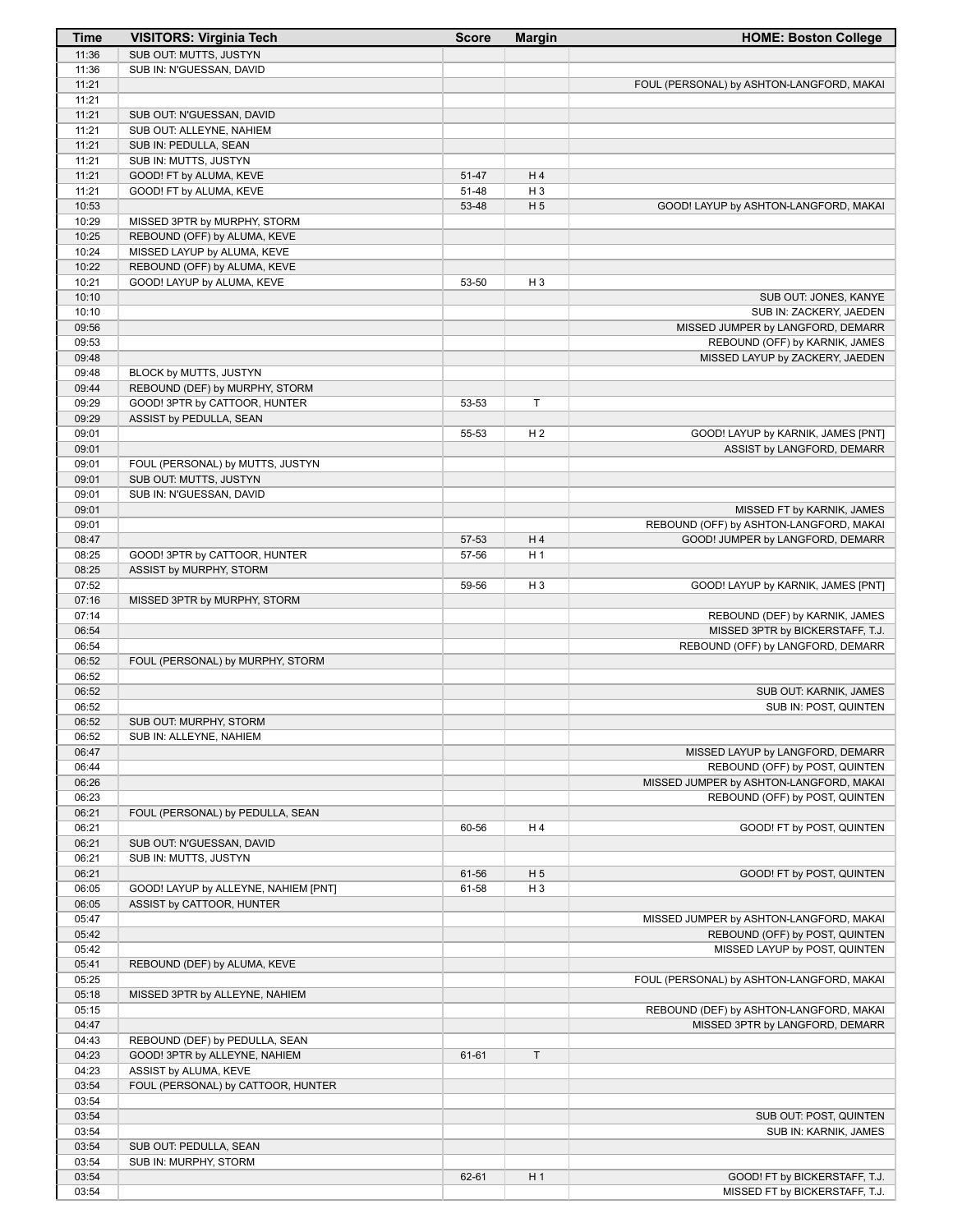| <b>Time</b> | <b>VISITORS: Virginia Tech</b>     | <b>Score</b> | <b>Margin</b>  | <b>HOME: Boston College</b>             |
|-------------|------------------------------------|--------------|----------------|-----------------------------------------|
| 03:53       | REBOUND (DEF) by ALUMA, KEVE       |              |                |                                         |
| 03:34       | MISSED JUMPER by ALUMA, KEVE       |              |                |                                         |
| 03:31       |                                    |              |                | REBOUND (DEF) by KARNIK, JAMES          |
| 03:17       |                                    |              |                | TURNOVER (BADPASS) by ZACKERY, JAEDEN   |
| 03:17       | STEAL by MURPHY, STORM             |              |                |                                         |
| 03:05       | MISSED JUMPER by ALLEYNE, NAHIEM   |              |                |                                         |
| 03:02       |                                    |              |                | REBOUND (DEF) by BICKERSTAFF, T.J.      |
| 02:38       |                                    | 64-61        | $H_3$          | GOOD! LAYUP by ZACKERY, JAEDEN          |
| 02:15       | GOOD! LAYUP by MURPHY, STORM       | 64-63        | H <sub>1</sub> |                                         |
| 01:51       |                                    |              |                | MISSED JUMPER by LANGFORD, DEMARR       |
| 01:47       |                                    |              |                | REBOUND (OFF) by KARNIK, JAMES          |
| 01:31       |                                    |              |                | MISSED 3PTR by BICKERSTAFF, T.J.        |
| 01:29       |                                    |              |                | REBOUND (OFF) by LANGFORD, DEMARR       |
| 01:28       |                                    |              |                | MISSED JUMPER by LANGFORD, DEMARR       |
| 01:26       |                                    |              |                | REBOUND (OFF) by KARNIK, JAMES          |
| 01:25       |                                    |              |                | MISSED LAYUP by KARNIK, JAMES           |
| 01:25       | BLOCK by MUTTS, JUSTYN             |              |                |                                         |
| 01:25       |                                    |              |                | REBOUND (OFF) by TEAM                   |
| 01:25       |                                    |              |                | TIMEOUT 30SEC                           |
| 01:11       |                                    |              |                | MISSED JUMPER by ASHTON-LANGFORD, MAKAI |
| 01:10       | REBOUND (DEF) by TEAM              |              |                |                                         |
| 01:04       | TIMEOUT 30SEC                      |              |                |                                         |
| 00:50       | MISSED 3PTR by ALLEYNE, NAHIEM     |              |                |                                         |
| 00:47       | REBOUND (OFF) by MURPHY, STORM     |              |                |                                         |
| 00:41       | MISSED 3PTR by ALUMA, KEVE         |              |                |                                         |
| 00:37       |                                    |              |                | REBOUND (DEF) by BICKERSTAFF, T.J.      |
| 00:33       |                                    | 66-63        | $H_3$          | GOOD! LAYUP by ZACKERY, JAEDEN          |
| 00:33       |                                    |              |                | ASSIST by BICKERSTAFF, T.J.             |
| 00:25       | MISSED 3PTR by MURPHY, STORM       |              |                |                                         |
| 00:21       |                                    |              |                | REBOUND (DEF) by BICKERSTAFF, T.J.      |
| 00:21       | FOUL (PERSONAL) by ALLEYNE, NAHIEM |              |                |                                         |
| 00:21       |                                    | 67-63        | H 4            | GOOD! FT by BICKERSTAFF, T.J.           |
| 00:21       |                                    | 68-63        | H <sub>5</sub> | GOOD! FT by BICKERSTAFF, T.J.           |
| 00:16       | TIMEOUT 30SEC                      |              |                |                                         |
| 00:09       | MISSED 3PTR by ALLEYNE, NAHIEM     |              |                |                                         |
| 00:08       | FOUL (PERSONAL) by ALUMA, KEVE     |              |                |                                         |
| 00:08       |                                    |              |                | MISSED FT by ZACKERY, JAEDEN            |
| 00:08       |                                    |              |                | REBOUND (OFF) by BICKERSTAFF, T.J.      |
| 00:08       |                                    |              |                | REBOUND (DEF) by ZACKERY, JAEDEN        |

# **Virginia Tech 63, Boston College 68**

| <b>Points (This Period)</b> | VT             | ВC             |
|-----------------------------|----------------|----------------|
| In the Paint                | 12             | 24             |
| Off Turns                   |                |                |
| 2nd Chance                  |                |                |
| <b>Fast Break</b>           |                |                |
| Bench                       |                |                |
| Per Poss                    | 1.154<br>14/26 | 1.480<br>18/25 |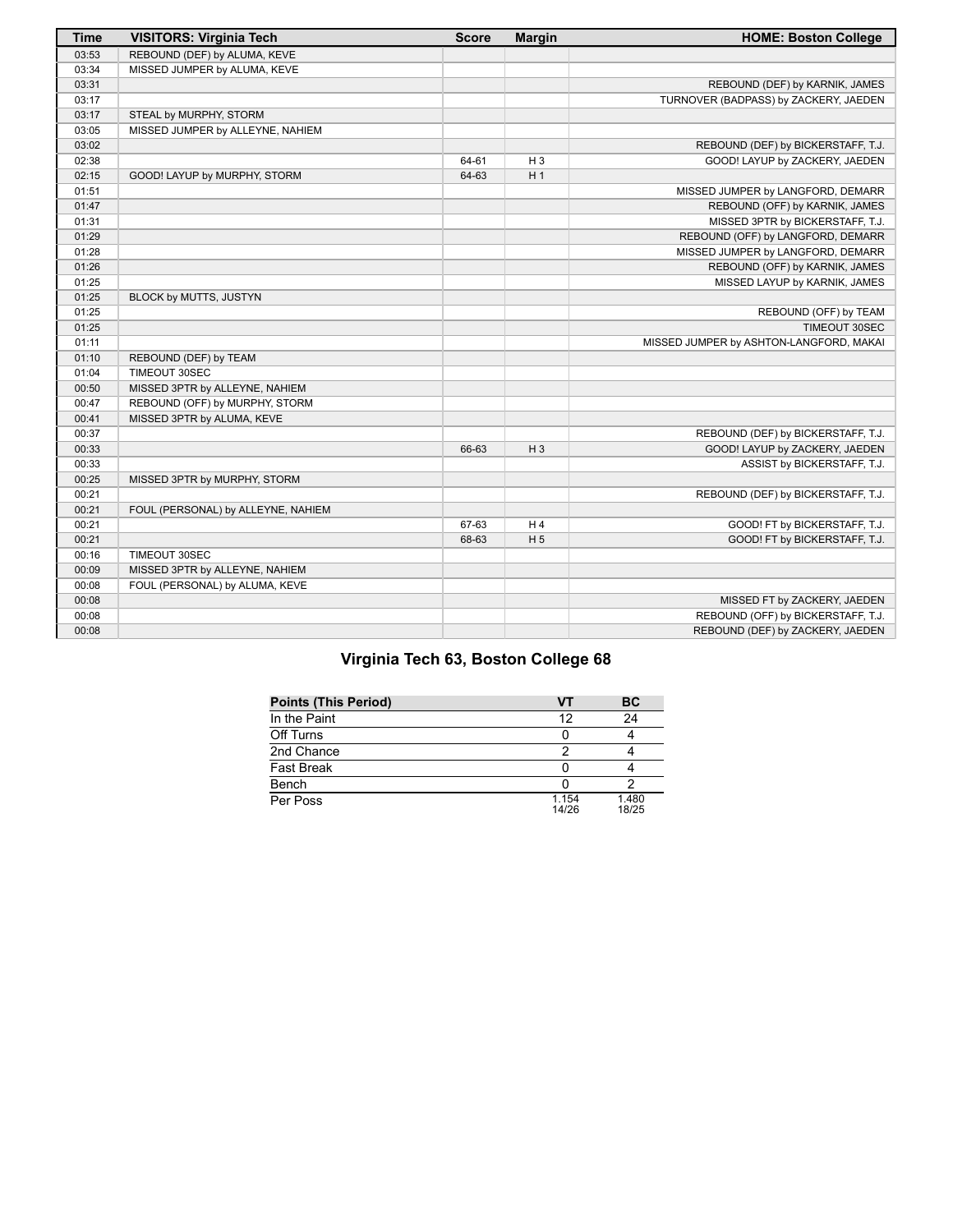# **Official Scoring/Possession Reference Chart Virginia Tech vs Boston College Period 1 January 22, 2022 at Silvio O. Conte Forum - Chestnut Hill, Mass.**



#### **Period 1**

<mark>Starters:</mark><br>Virginia Tech: 0 CATTOOR,HUNTER (G); 4 ALLEYNE,NAHIEM (G); 5 MURPHY,STORM (G); 22 ALUMA,KEVE (F); 25 MUTTS,JUSTYN (F);<br>Boston College: 1 BICKERSTAFF,T.J. (F); 3 ZACKERY,JAEDEN (G); 5 LANGFORD,DEMARR (G); 11 AS

| <b>Time</b> | <b>VISITORS: Virginia Tech</b>        | <b>Score</b> | <b>Margin</b>   | <b>HOME: Boston College</b>            |
|-------------|---------------------------------------|--------------|-----------------|----------------------------------------|
| 19:41       | GOOD! LAYUP by MUTTS, JUSTYN [PNT]    | $0 - 2$      | V <sub>2</sub>  |                                        |
| 18:13       |                                       | $1-2$        | V 1             | GOOD! FT by KARNIK, JAMES              |
| 18:13       |                                       | $2 - 2$      | $\mathsf{T}$    | GOOD! FT by KARNIK, JAMES              |
| 17:52       | GOOD! DUNK by ALUMA, KEVE             | $2 - 4$      | V <sub>2</sub>  |                                        |
| 14:48       | GOOD! LAYUP by ALUMA, KEVE            | $2-6$        | V <sub>4</sub>  |                                        |
| 13:45       |                                       | 4-6          | V <sub>2</sub>  | GOOD! DUNK by LANGFORD, DEMARR         |
| 12:48       | GOOD! 3PTR by ALLEYNE, NAHIEM         | 4-9          | V <sub>5</sub>  |                                        |
| 12:13       | GOOD! DUNK by MADDOX, DARIUS [FB]     | $4 - 11$     | V <sub>7</sub>  |                                        |
| 11:16       |                                       | $7 - 11$     | V <sub>4</sub>  | GOOD! 3PTR by JONES, KANYE             |
| 10:17       | GOOD! 3PTR by ALUMA, KEVE             | $7 - 14$     | V 7             |                                        |
| 09:56       |                                       | $8 - 14$     | $V_6$           | GOOD! FT by BICKERSTAFF, T.J.          |
| 09:06       | GOOD! LAYUP by MURPHY, STORM [PNT]    | $8 - 16$     | V8              |                                        |
| 08:24       | GOOD! JUMPER by ALUMA, KEVE [PNT]     | $8 - 18$     | $V$ 10          |                                        |
| 08:24       | GOOD! FT by ALUMA, KEVE               | $8 - 19$     | V 11            |                                        |
| 08:06       |                                       | 10-19        | V <sub>9</sub>  | GOOD! LAYUP by ASHTON-LANGFORD, MAKAI  |
| 07:41       | GOOD! FT by N'GUESSAN, DAVID          | 10-20        | V <sub>10</sub> |                                        |
| 07:13       |                                       | $11 - 20$    | V9              | GOOD! FT by ASHTON-LANGFORD, MAKAI     |
| 07:13       |                                       | 12-20        | V8              | GOOD! FT by ASHTON-LANGFORD, MAKAI     |
| 06:54       | GOOD! JUMPER by PEDULLA, SEAN         | 12-22        | $V$ 10          |                                        |
| 06:36       |                                       | 14-22        | V8              | GOOD! LAYUP by BICKERSTAFF, T.J. [PNT] |
| 06:36       |                                       | 15-22        | V <sub>7</sub>  | GOOD! FT by BICKERSTAFF, T.J.          |
| 05:49       |                                       | 17-22        | V 5             | GOOD! LAYUP by LANGFORD, DEMARR        |
| 04:34       | GOOD! FT by ALLEYNE, NAHIEM           | 17-23        | $V_6$           |                                        |
| 04:34       | GOOD! FT by ALLEYNE, NAHIEM           | 17-24        | V <sub>7</sub>  |                                        |
| 04:10       |                                       | 19-24        | V <sub>5</sub>  | GOOD! LAYUP by KARNIK, JAMES           |
| 04:09       |                                       | 20-24        | V 4             | GOOD! FT by KARNIK, JAMES              |
| 03:47       | GOOD! 3PTR by CATTOOR, HUNTER         | 20-27        | V <sub>7</sub>  |                                        |
| 03:22       |                                       | 22-27        | V <sub>5</sub>  | GOOD! JUMPER by KARNIK, JAMES          |
| 02:23       |                                       | 24-27        | $V_3$           | GOOD! LAYUP by KARNIK, JAMES           |
| 01:52       | GOOD! LAYUP by N'GUESSAN, DAVID [PNT] | 24-29        | V <sub>5</sub>  |                                        |
| 01:52       | GOOD! FT by N'GUESSAN, DAVID          | 24-30        | $V_6$           |                                        |
| 01:34       |                                       | 26-30        | V 4             | GOOD! JUMPER by ASHTON-LANGFORD, MAKAI |
| 01:15       | GOOD! 3PTR by CATTOOR, HUNTER         | 26-33        | V 7             |                                        |
| 00:47       |                                       | 29-33        | V 4             | GOOD! 3PTR by ASHTON-LANGFORD, MAKAI   |
| 00:22       |                                       | $30 - 33$    | $V_3$           | GOOD! FT by KARNIK, JAMES              |
| 00:22       |                                       | $31 - 33$    | V <sub>2</sub>  | GOOD! FT by KARNIK, JAMES              |

**Virginia Tech 33, Boston College 31**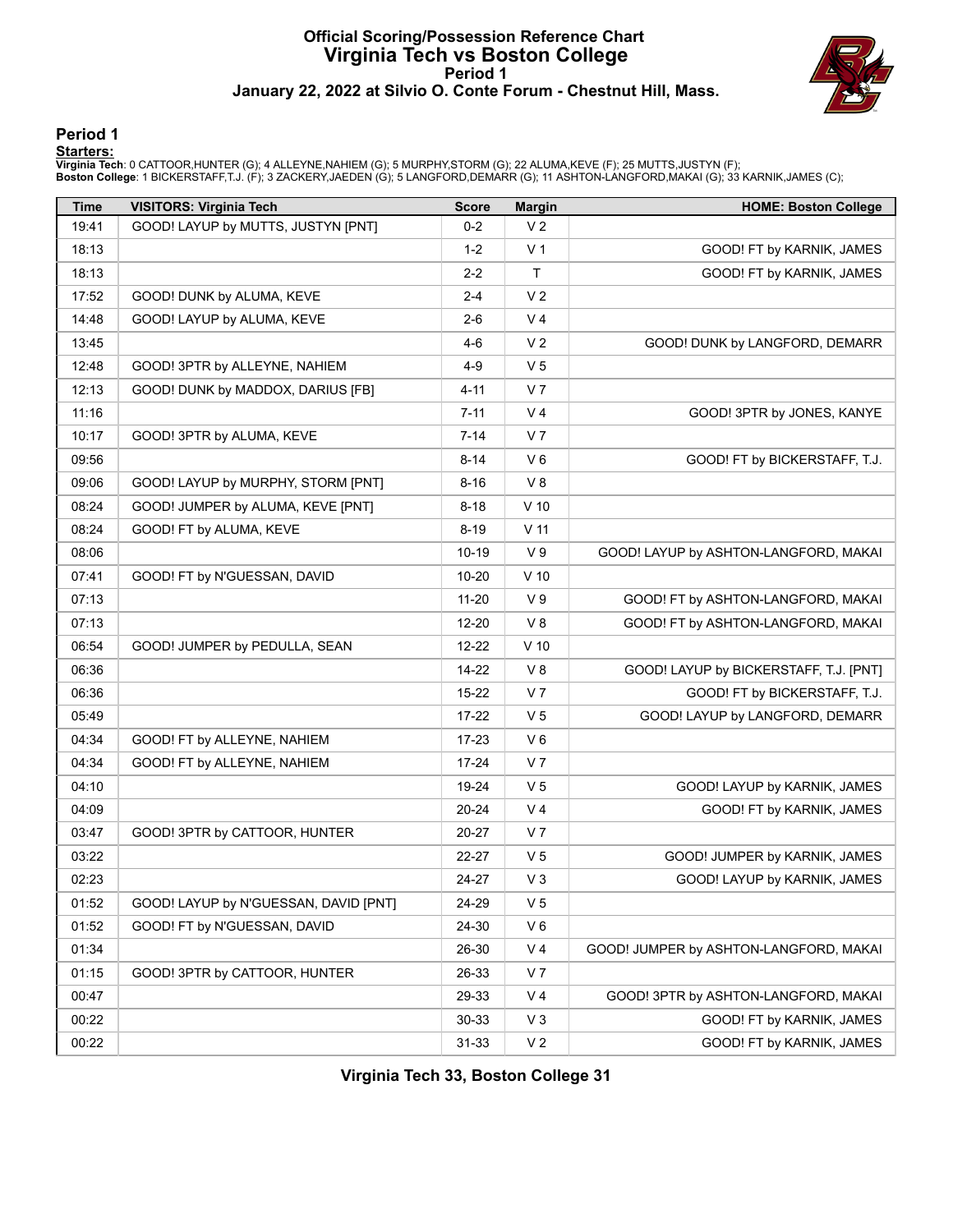# **Official Scoring/Possession Reference Chart Virginia Tech vs Boston College Period 2 January 22, 2022 at Silvio O. Conte Forum - Chestnut Hill, Mass.**



#### **Period 2**

#### **Starters:**

Virginia Tech: 0 CATTOOR,HUNTER (G); 4 ALLEYNE,NAHIEM (G); 5 MURPHY,STORM (G); 22 ALUMA,KEVE (F); 25 MUTTS,JUSTYN (F);<br>Boston College: 1 BICKERSTAFF,T.J. (F); 3 ZACKERY,JAEDEN (G); 5 LANGFORD,DEMARR (G); 11 ASHTON-LANGFORD

| <b>Time</b> | <b>VISITORS: Virginia Tech</b>       | <b>Score</b> | <b>Margin</b>  | <b>HOME: Boston College</b>                       |
|-------------|--------------------------------------|--------------|----------------|---------------------------------------------------|
| 18:54       |                                      | 33-33        | T.             | GOOD! LAYUP by KARNIK, JAMES                      |
| 18:06       |                                      | 35-33        | H <sub>2</sub> | GOOD! DUNK by KARNIK, JAMES                       |
| 17:30       | GOOD! FT by ALUMA, KEVE              | 35-34        | H <sub>1</sub> |                                                   |
| 17:30       | GOOD! FT by ALUMA, KEVE              | 35-35        | $\mathsf{T}$   |                                                   |
| 17:01       | GOOD! LAYUP by MURPHY, STORM         | 35-37        | V <sub>2</sub> |                                                   |
| 16:38       |                                      | 37-37        | $\mathsf{T}$   | GOOD! LAYUP by KARNIK, JAMES                      |
| 16:12       |                                      | 39-37        | H <sub>2</sub> | GOOD! LAYUP by ASHTON-LANGFORD, MAKAI<br>[FB/PNT] |
| 15:53       | GOOD! JUMPER by ALUMA, KEVE          | 39-39        | $\mathsf{T}$   |                                                   |
| 15:02       | GOOD! LAYUP by MUTTS, JUSTYN         | 39-41        | V <sub>2</sub> |                                                   |
| 14:33       |                                      | 42-41        | H 1            | GOOD! 3PTR by KARNIK, JAMES                       |
| 13:45       |                                      | 44-41        | $H_3$          | GOOD! LAYUP by KARNIK, JAMES [PNT]                |
| 13:29       | GOOD! LAYUP by ALUMA, KEVE [PNT]     | 44-43        | H <sub>1</sub> |                                                   |
| 13:29       | GOOD! FT by ALUMA, KEVE              | 44-44        | $\mathsf{T}$   |                                                   |
| 13:11       |                                      | 46-44        | H <sub>2</sub> | GOOD! LAYUP by LANGFORD, DEMARR                   |
| 12:43       | GOOD! JUMPER by CATTOOR, HUNTER      | 46-46        | $\mathsf{T}$   |                                                   |
| 12:09       |                                      | 49-46        | $H_3$          | GOOD! 3PTR by ASHTON-LANGFORD, MAKAI              |
| 11:39       |                                      | 51-46        | H 5            | GOOD! LAYUP by ASHTON-LANGFORD, MAKAI [FB]        |
| 11:21       | GOOD! FT by ALUMA, KEVE              | 51-47        | H 4            |                                                   |
| 11:21       | GOOD! FT by ALUMA, KEVE              | 51-48        | $H_3$          |                                                   |
| 10:53       |                                      | 53-48        | H 5            | GOOD! LAYUP by ASHTON-LANGFORD, MAKAI             |
| 10:21       | GOOD! LAYUP by ALUMA, KEVE           | 53-50        | $H_3$          |                                                   |
| 09:29       | GOOD! 3PTR by CATTOOR, HUNTER        | 53-53        | $\mathsf{T}$   |                                                   |
| 09:01       |                                      | 55-53        | H <sub>2</sub> | GOOD! LAYUP by KARNIK, JAMES [PNT]                |
| 08:47       |                                      | 57-53        | H4             | GOOD! JUMPER by LANGFORD, DEMARR                  |
| 08:25       | GOOD! 3PTR by CATTOOR, HUNTER        | 57-56        | H <sub>1</sub> |                                                   |
| 07:52       |                                      | 59-56        | H <sub>3</sub> | GOOD! LAYUP by KARNIK, JAMES [PNT]                |
| 06:21       |                                      | 60-56        | H 4            | GOOD! FT by POST, QUINTEN                         |
| 06:21       |                                      | 61-56        | H <sub>5</sub> | GOOD! FT by POST, QUINTEN                         |
| 06:05       | GOOD! LAYUP by ALLEYNE, NAHIEM [PNT] | 61-58        | $H_3$          |                                                   |
| 04:23       | GOOD! 3PTR by ALLEYNE, NAHIEM        | 61-61        | T              |                                                   |
| 03:54       |                                      | 62-61        | H 1            | GOOD! FT by BICKERSTAFF, T.J.                     |
| 02:38       |                                      | 64-61        | $H_3$          | GOOD! LAYUP by ZACKERY, JAEDEN                    |
| 02:15       | GOOD! LAYUP by MURPHY, STORM         | 64-63        | H <sub>1</sub> |                                                   |
| 00:33       |                                      | 66-63        | $H_3$          | GOOD! LAYUP by ZACKERY, JAEDEN                    |
| 00:21       |                                      | 67-63        | H 4            | GOOD! FT by BICKERSTAFF, T.J.                     |
| 00:21       |                                      | 68-63        | H 5            | GOOD! FT by BICKERSTAFF, T.J.                     |

**Virginia Tech 63, Boston College 68**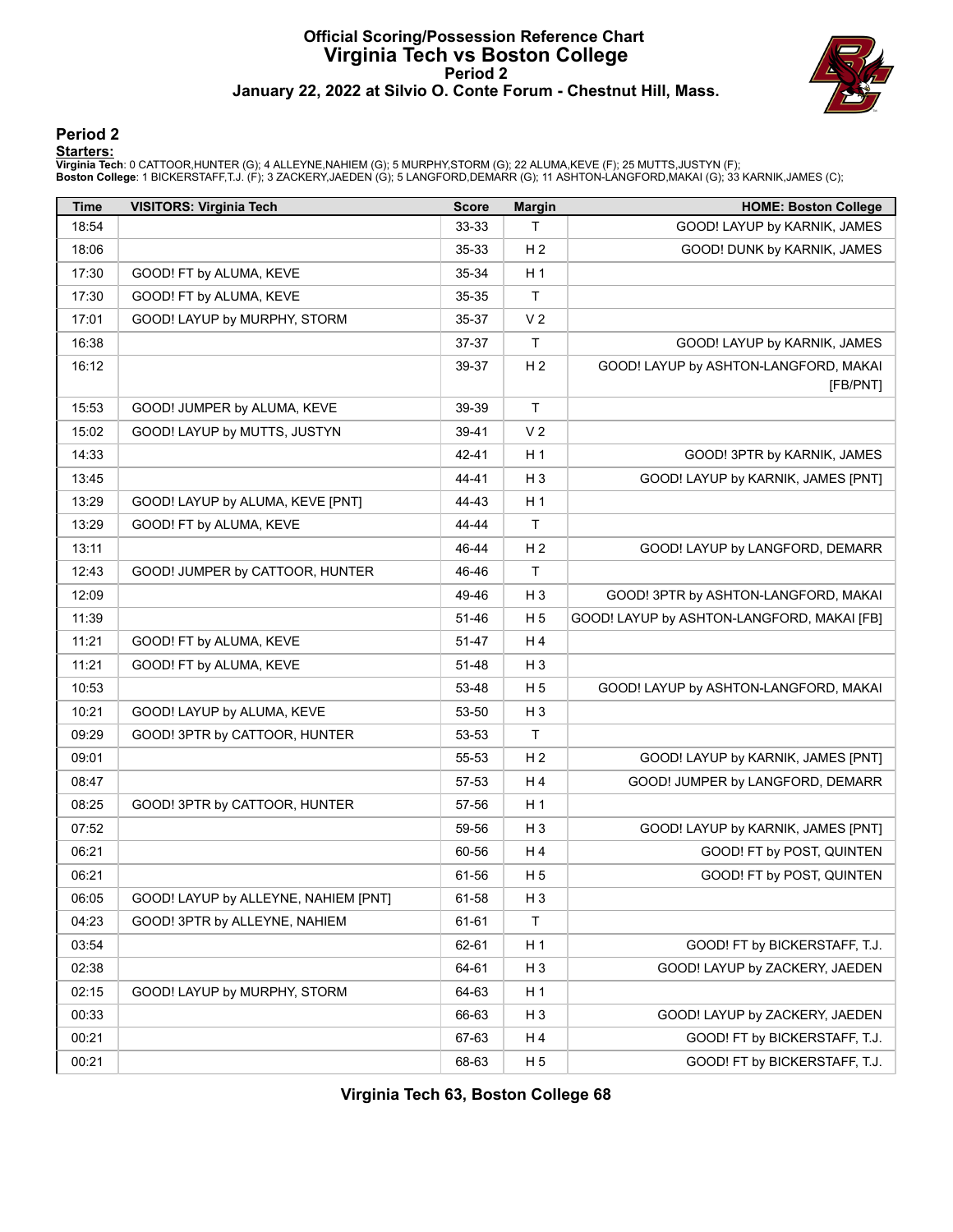# **Official Substitutions Log Virginia Tech vs Boston College Period 1**



|  |  |  | January 22, 2022 at Silvio O. Conte Forum - Chestnut Hill, Mass. |
|--|--|--|------------------------------------------------------------------|
|--|--|--|------------------------------------------------------------------|

| <b>VISITORS: Virginia Tech</b>                         | <b>Time</b>    | <b>Score</b> | <b>HOME: Boston College</b>     |
|--------------------------------------------------------|----------------|--------------|---------------------------------|
| 0 CATTOOR.HUNTER                                       |                |              | 1 BICKERSTAFF, T.J.             |
| 4 ALLEYNE, NAHIEM                                      |                |              | 3 ZACKERY, JAEDEN               |
| 5 MURPHY, STORM                                        |                |              | 5 LANGFORD, DEMARR              |
| 22 ALUMA, KEVE                                         |                |              | 11 ASHTON-LANGFORD, MAKAI       |
| 25 MUTTS, JUSTYN                                       |                |              | 33 KARNIK, JAMES                |
|                                                        | 16:57          | $4 - 2$      | SUB OUT: KARNIK, JAMES          |
|                                                        | 16:57          |              | SUB IN: POST, QUINTEN           |
| SUB OUT: 22 ALUMA, KEVE                                | 16:57          |              |                                 |
| SUB IN: 1 N'GUESSAN, DAVID                             | 16:57          |              |                                 |
|                                                        | 15:58          | $4 - 2$      | SUB OUT: BICKERSTAFF, T.J.      |
|                                                        | 15:58          |              | SUB IN: THOMPSON, GIANNI        |
| SUB OUT: 4 ALLEYNE, NAHIEM                             | 15:49<br>15:49 | $4 - 2$      |                                 |
| SUB OUT: 25 MUTTS, JUSTYN<br>SUB IN: 13 MADDOX, DARIUS | 15:49          |              |                                 |
| SUB IN: 22 ALUMA, KEVE                                 | 15:49          |              |                                 |
|                                                        | 14:20          | $6 - 2$      | SUB OUT: POST, QUINTEN          |
|                                                        | 14:20          |              | SUB OUT: THOMPSON, GIANNI       |
|                                                        | 14:20          |              | SUB IN: BICKERSTAFF,T.J.        |
|                                                        | 14:20          |              | SUB IN: KARNIK, JAMES           |
| SUB OUT: 5 MURPHY, STORM                               | 14:20          |              |                                 |
| SUB IN: 3 PEDULLA, SEAN                                | 14:20          |              |                                 |
|                                                        | 13:12          | $6 - 4$      | SUB OUT: ZACKERY, JAEDEN        |
|                                                        | 13:12          |              | SUB IN: JONES, KANYE            |
| SUB OUT: 0 CATTOOR, HUNTER                             | 13:12          |              |                                 |
| SUB IN: 4 ALLEYNE.NAHIEM                               | 13:12          |              |                                 |
|                                                        | 11:45          | $11 - 4$     | SUB OUT: ASHTON-LANGFORD, MAKAI |
|                                                        | 11:45          |              | SUB IN: ZACKERY, JAEDEN         |
| SUB OUT: 1 N'GUESSAN, DAVID                            | 11:45          |              |                                 |
| SUB IN: 25 MUTTS, JUSTYN                               | 11:45          |              |                                 |
| SUB OUT: 3 PEDULLA, SEAN                               | 10:42          | $11 - 7$     |                                 |
| SUB OUT: 13 MADDOX, DARIUS                             | 10:42          |              |                                 |
| SUB IN: 0 CATTOOR, HUNTER                              | 10:42          |              |                                 |
| SUB IN: 5 MURPHY, STORM                                | 10:42          |              |                                 |
|                                                        | 09:56          | $14 - 7$     | SUB OUT: JONES, KANYE           |
|                                                        | 09:56          |              | SUB OUT: LANGFORD, DEMARR       |
|                                                        | 09:56          |              | SUB IN: ASHTON-LANGFORD, MAKAI  |
|                                                        | 09:56          |              | SUB IN: KENNY, ANDREW           |
|                                                        | 08:24          | $18-8$       | SUB OUT: KARNIK, JAMES          |
|                                                        | 08:24          |              | SUB IN: POST, QUINTEN           |
| SUB OUT: 25 MUTTS, JUSTYN                              | 08:24          |              |                                 |
| SUB IN: 1 N'GUESSAN, DAVID                             | 08:24          |              |                                 |
| SUB OUT: 22 ALUMA, KEVE                                | 08:24          |              |                                 |
| SUB IN: 21 OJIAKO, JOHN                                | 08:24          |              |                                 |
|                                                        | 07:41          | 19-10        | SUB OUT: KENNY, ANDREW          |
|                                                        | 07:41          |              | SUB IN: LANGFORD, DEMARR        |
| SUB OUT: 1 N'GUESSAN, DAVID                            | 07:41          |              |                                 |
| SUB OUT: 21 OJIAKO, JOHN                               | 07:41          |              |                                 |
| SUB IN: 22 ALUMA, KEVE                                 | 07:41          |              |                                 |
| SUB IN: 25 MUTTS, JUSTYN                               | 07:41          |              |                                 |
| SUB OUT: 5 MURPHY, STORM                               | 07:13          | $20 - 11$    |                                 |
| SUB IN: 3 PEDULLA, SEAN                                | 07:13          |              |                                 |
| SUB OUT: 25 MUTTS, JUSTYN                              | 06:36          | 22-14        |                                 |
| SUB IN: 1 N'GUESSAN, DAVID                             | 06:36          |              |                                 |
| SUB OUT: 22 ALUMA, KEVE                                | 06:06          | $22 - 15$    |                                 |
| SUB IN: 21 OJIAKO, JOHN                                | 06:06          |              |                                 |
|                                                        | 04:52          | 22-17        | SUB OUT: LANGFORD, DEMARR       |
|                                                        | 04:52          |              | SUB IN: JONES, KANYE            |
|                                                        | 04:34          | 22-17        | SUB OUT: POST, QUINTEN          |
|                                                        | 04:34          |              | SUB IN: KARNIK, JAMES           |
| SUB OUT: 0 CATTOOR, HUNTER                             | 04:34          |              |                                 |
| SUB IN: 13 MADDOX, DARIUS                              | 04:34          |              |                                 |
| SUB OUT: 13 MADDOX, DARIUS                             | 04:07          | 24-20        |                                 |
| SUB IN: 0 CATTOOR, HUNTER                              | 04:07          |              |                                 |
|                                                        | 03:45          | 27-20        | SUB OUT: JONES, KANYE           |
| SUB IN: 5 MURPHY, STORM                                | 03:45<br>03:45 |              | SUB IN: KENNY, ANDREW           |
| SUB OUT: 4 ALLEYNE, NAHIEM                             | 03:45          |              |                                 |
|                                                        | 02:48          | 27-22        | SUB OUT: BICKERSTAFF, T.J.      |
|                                                        | 02:48          |              | SUB IN: LANGFORD, DEMARR        |
|                                                        |                |              |                                 |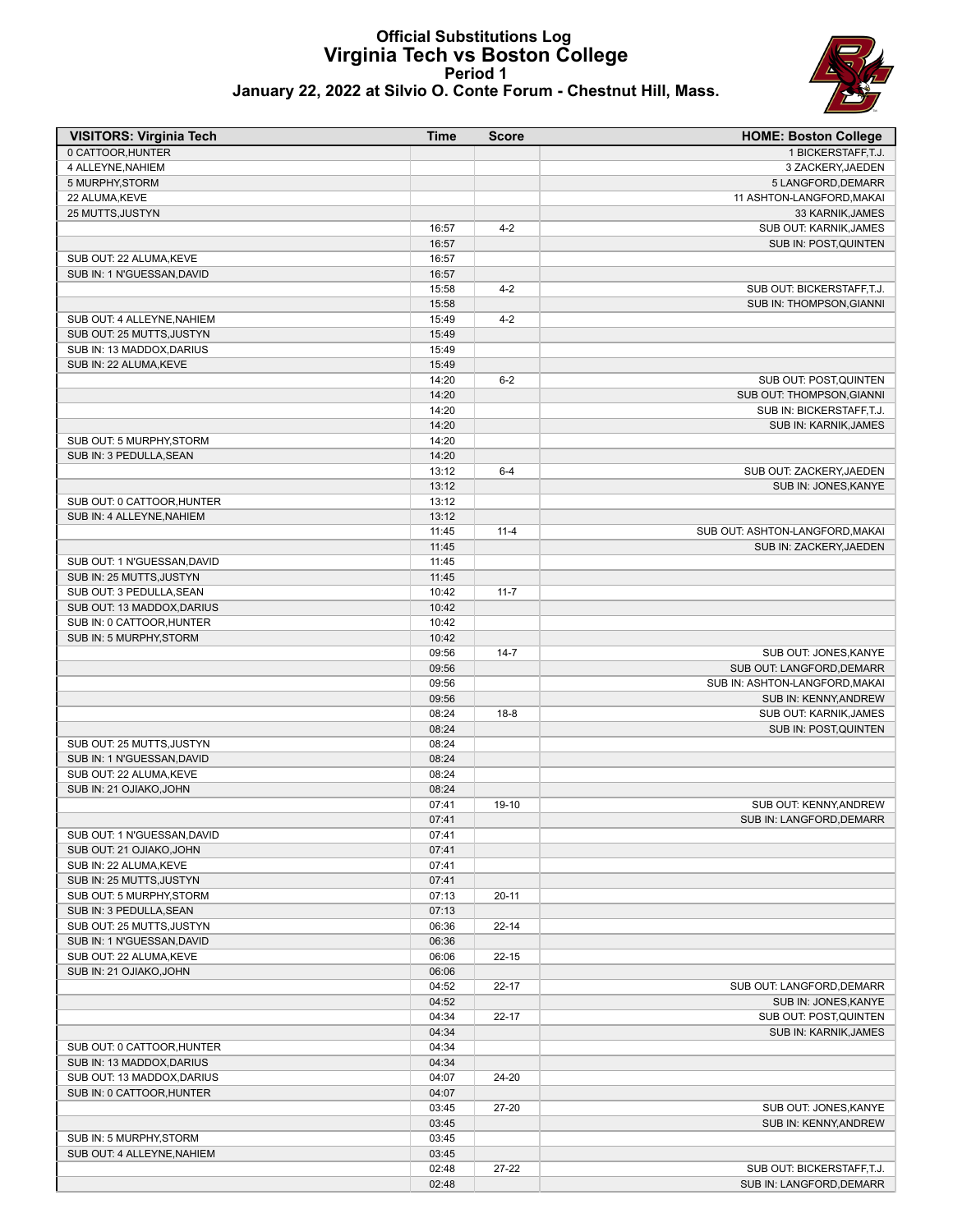| <b>VISITORS: Virginia Tech</b> | <b>Time</b> | <b>Score</b> | <b>HOME: Boston College</b> |
|--------------------------------|-------------|--------------|-----------------------------|
|                                | 00:22       | 33-30        | SUB OUT: KENNY, ANDREW      |
|                                | 00:22       |              | SUB IN: JONES, KANYE        |
| SUB OUT: 21 OJIAKO, JOHN       | 00:22       |              |                             |
| SUB IN: 4 ALLEYNE, NAHIEM      | 00:22       |              |                             |
|                                | 00:22       |              | SUB OUT: KARNIK.JAMES       |
|                                | 00:22       |              | SUB IN: BICKERSTAFF.T.J.    |

**Virginia Tech 33, Boston College 31**